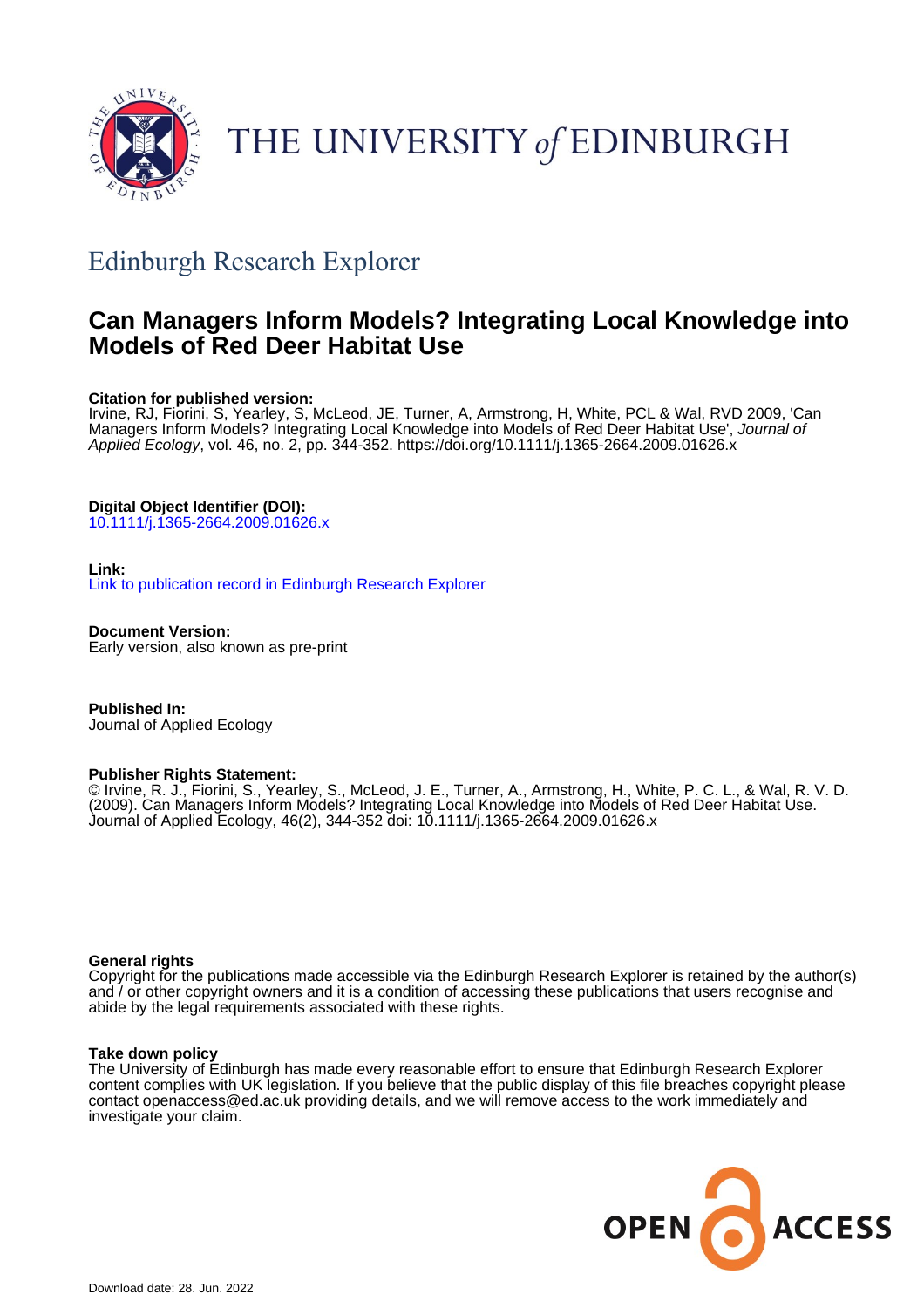© Irvine, R. J., Fiorini, S., Yearley, S., McLeod, J. E., Turner, A., Armstrong, H., White, P. C. L., & Wal, R. V. D. (2009). Can Managers Inform Models? Integrating Local Knowledge into Models of Red Deer Habitat Use. *Journal of Applied Ecology*, 46(2), 344-352 doi: 10.1111/j.1365-2664.2009.01626.x

# **Can managers inform models? Integrating local knowledge into models of red**

- **deer habitat use.**
- R. J. IRVINE\*, S. FIORINI\*, S. YEARLEY†, J. MCLEOD\*, A. TURNER#,
- H.ARMSTRONG§, P. C. L. WHITE‡ & R. VAN DER WAL#

\*Macaulay Institute, Aberdeen AB15 8QH, UK; #Aberdeen Centre for Environmental

Sustainability, University of Aberdeen, AB24 3UU, UK; § Forest Research, Roslin,

EH25 9SY, UK; †ESRC Genomics Forum, University of Edinburgh, EH8 8AQ, UK;

‡Environment Department, University of York, YO10 5DD, UK

# **Summary**

- 11 1. Many ecologically-based wildlife-habitat models provide only limited
- explanations of the observed data because understanding of how the key
- factors driving distribution interact with local management is not taken into
- account. If models are to be credible tool for developing solutions for wildlife
- management, they need to integrate scientific knowledge with the wealth of
- knowledge held by those who manage these resources.
- 2. In this paper, we develop a participatory approach to integrate local
- knowledge from deer managers with formal scientific understanding and
- ecological spatial data in a simple GIS to predict red deer distribution in the
- uplands of Scotland. We evaluate the extent to which the predictions are improved by this process.
- 
- 3. The initial GIS prediction matched managers' experience of deer locations and fitted with independently-derived deer point count data in around 50% of all cases.
- 4. Analysis of interviews with managers indicated that shelter provided by habitat characteristics was more important than topographic shelter or the forage value of the habitat. Disturbance, slope and elevation were also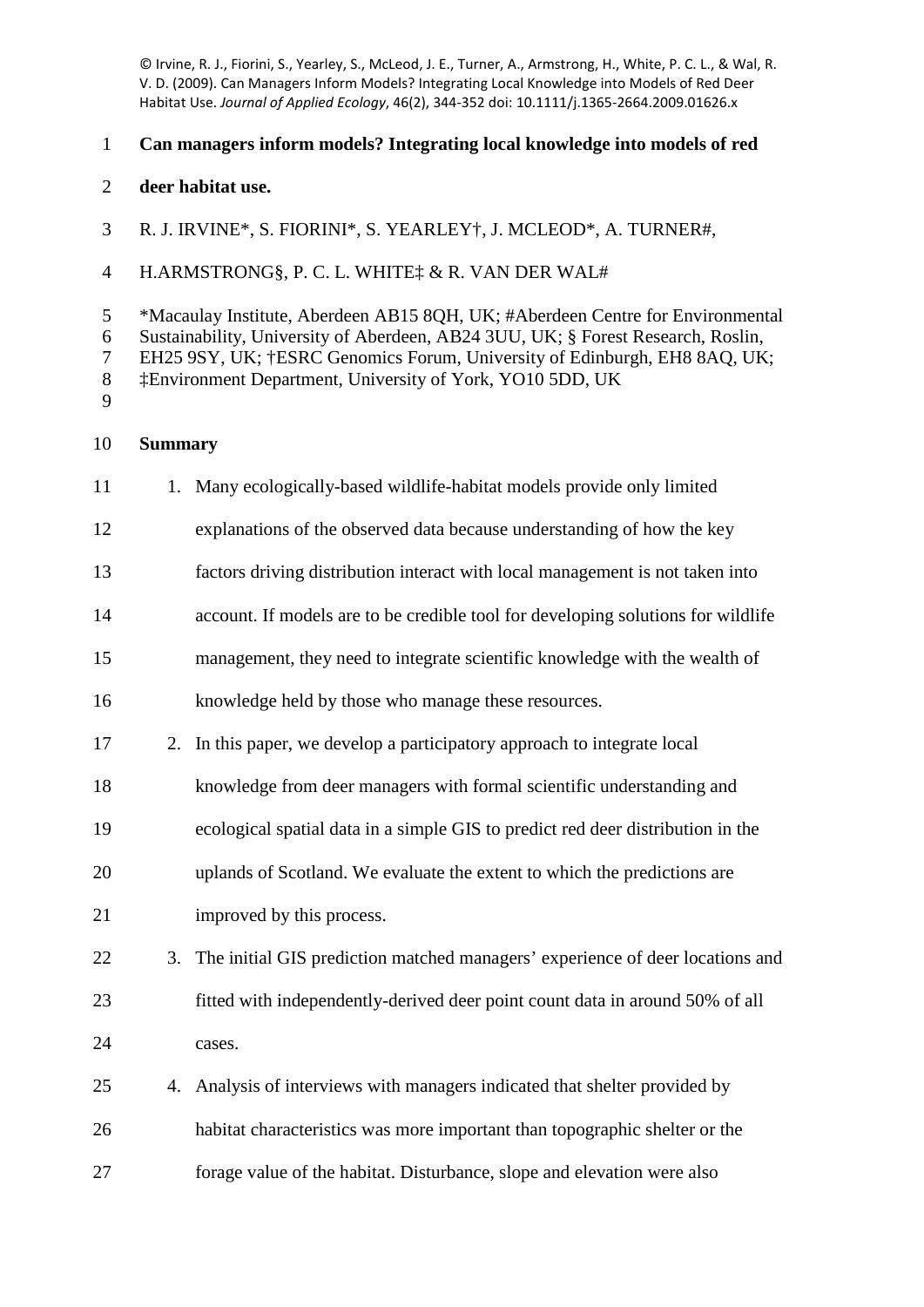| $\mathbf{1}$   |    | important. Analysis of the underlying spatial characteristics of manager         |
|----------------|----|----------------------------------------------------------------------------------|
| $\mathbf{2}$   |    | defined areas preferred by deer indicated similar relative importance of these   |
| 3              |    | factors in driving deer distribution.                                            |
| $\overline{4}$ | 5. | The model was then modified to incorporate the managers' knowledge and           |
| 5              |    | new predictions were evaluated against existing deer distribution data. The      |
| 6              |    | match between point counts and areas predicted by the model as being highly      |
| 7              |    | suitable for deer increased from around 50% to around 80%.                       |
| 8              |    | 6. Synthesis and applications. Our evaluations demonstrate the validity of using |
| 9              |    | local knowledge which can substantially improve the predictions from simple      |
| 10             |    | spatial models of deer habitat suitability. Our approach enables knowledge       |
| 11             |    | from different sources and at different spatial scales to be combined to give    |
| 12             |    | realistic predictions of deer distribution at an appropriate scale. Such a       |
| 13             |    | participatory approaches to wildlife-habitat model development has the           |
| 14             |    | potential to improve communication and consensus across ownership                |
| 15             |    | boundaries where different management objectives exist.                          |
| 16             |    | Key-words: Natural resource management, deer, GIS, participation, habitat use,   |
| 17             |    | shelter, range use, local knowledge.                                             |
| 18             |    | Correspondence: R. J. Irvine, Macaulay Institute, Craigiebuckler, Aberdeen, AB15 |
| 19             |    | 8QH, UK (Fax: +44 1224 311 556; e-mail: j.irvine@macaulay.ac.uk).                |
| 20             |    | Word count: 7050                                                                 |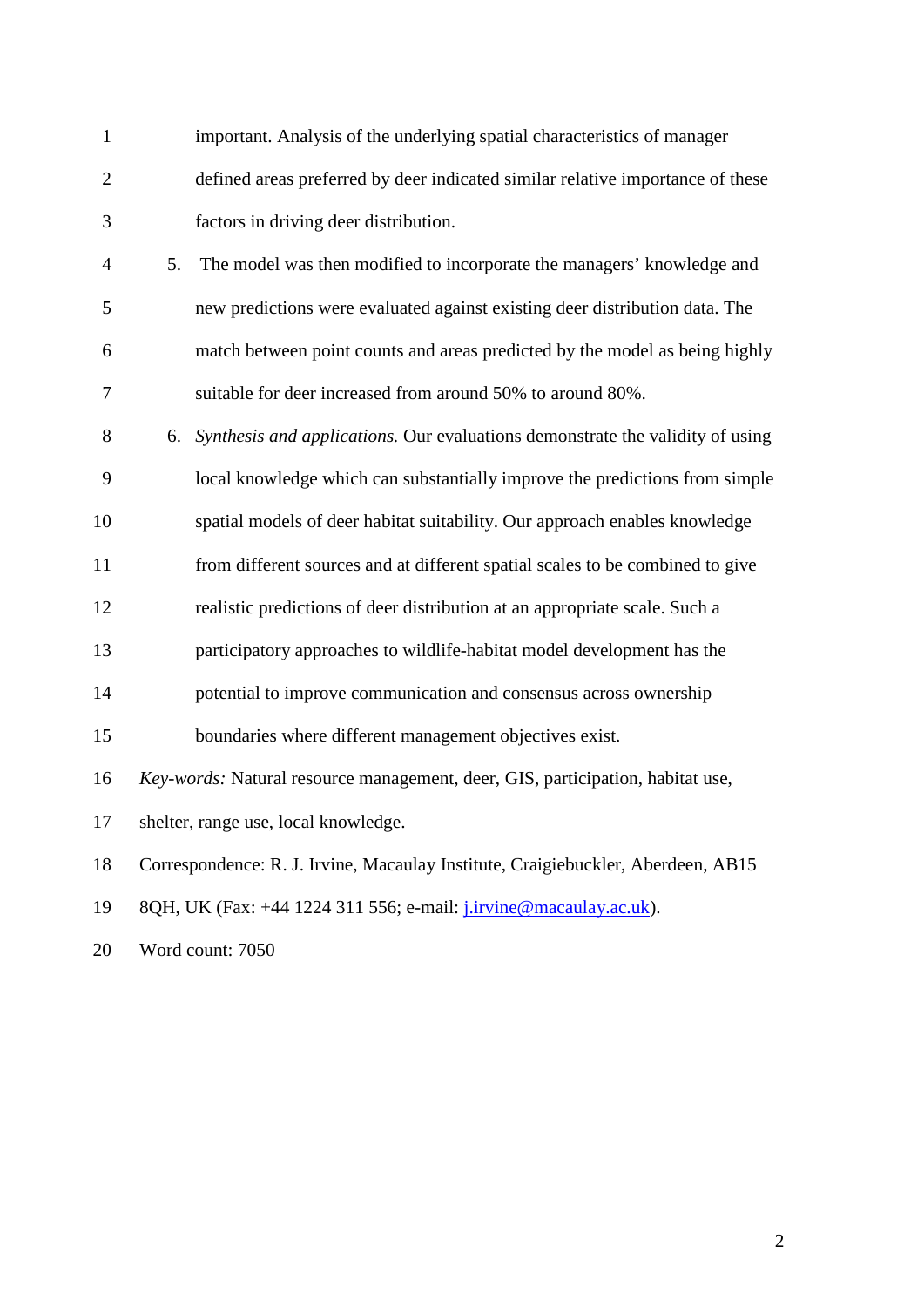#### **Introduction**

 Wildlife-habitat modelling can be used to bring together the knowledge needed to effectively manage natural resources (Folke et al, 2005). For this, however, it must be able to integrate the various sources of knowledge available about a system. This paper describes the first step in the development of such a system for wild deer, in which the knowledge that is found in the scientific realm is integrated with the underutilised wealth of knowledge held by those who manage this species. One of the aims of wildlife-habitat modelling is to enhance understanding of the factors and mechanisms that bring about observed distribution patterns and to predict changes in such distributions due to environmental or management change. The usefulness of this depends crucially on identifying the key factors and mechanisms. The inclusion of managers' knowledge can greatly contribute to this by linking animal distribution patterns to land use and management (Johnson, Seip & Boyce, 2004; Calheiros, Seidl & Ferreira, 2000). In the end, those affected by a decision should participate in the decision making process (Nyerges, Jankowski & Drew, 2002) not least because of the insights they may be able to bring regarding the underlying mechanisms. Participatory approaches have been used to identify, compare and integrate practitioner and scientific knowledge (Bacic, Rossiter, & Bregt, 2006). Where spatial information is relevant, as is likely to be the case for many natural resources, the application of Participatory Geographical Information System (PGIS) has been shown to facilitate communication, mediation and negotiation between stakeholders to address management conflicts (Sandström et al, 2003). It is a means to visualise, collate and analyse information from different sources so that, for example, manager knowledge can be presented and discussed on more or less equal terms with scientific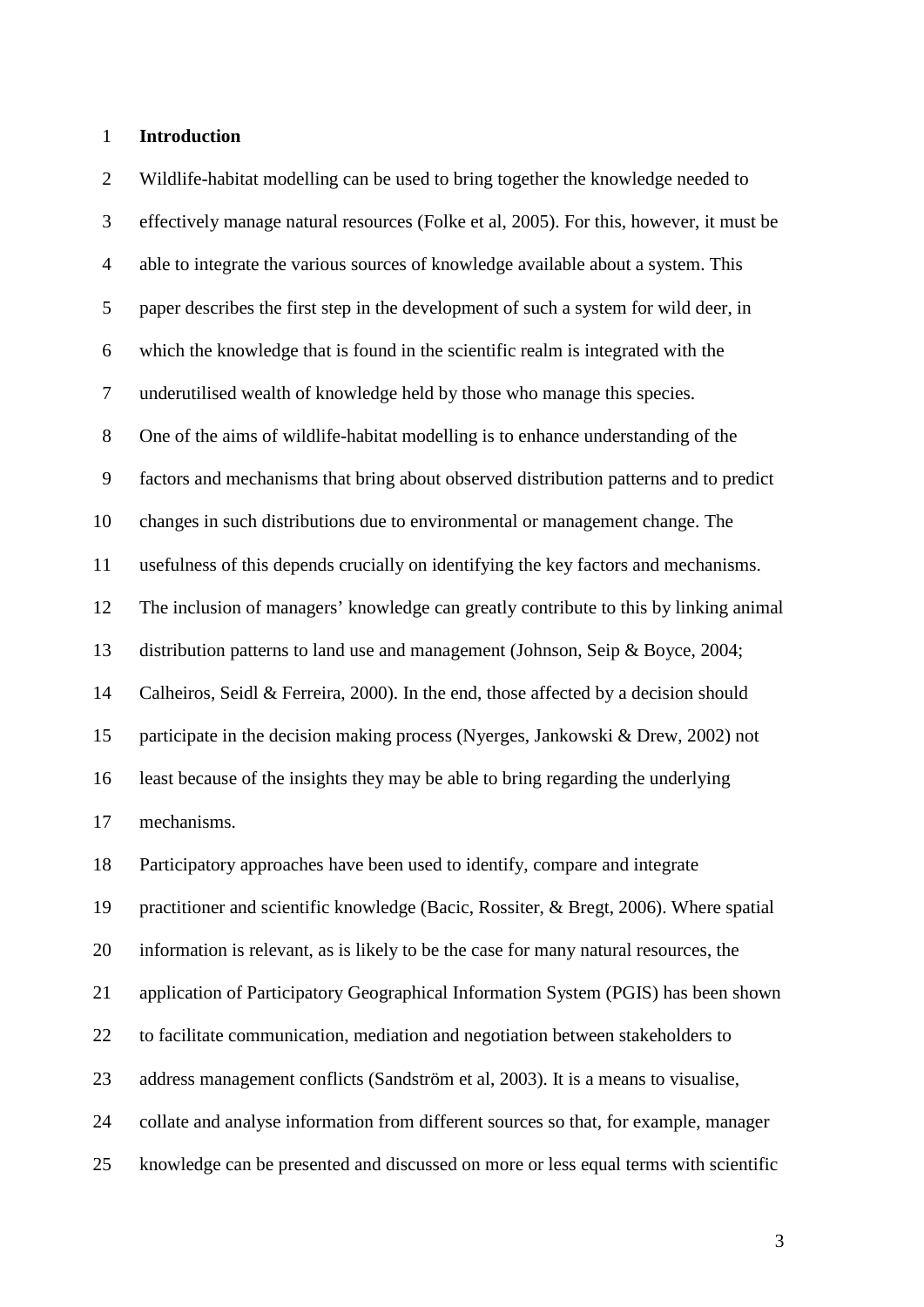| $\mathbf{1}$     | data (Fedra, 1995; Janssen, Goosen & Omtzigt, 2006). Maps produced by integrating         |
|------------------|-------------------------------------------------------------------------------------------|
| $\overline{2}$   | such wider sources of data are more likely to be acceptable to stakeholders and can       |
| 3                | thus form the basis for negotiation on the rights and responsibilities for managing a     |
| $\overline{4}$   | shared natural resource.                                                                  |
| 5                | We investigated the value of an ecologically-based GIS model in predicting red deer       |
| 6                | (Cervus elaphus L) distribution in the Scottish Uplands. Here, red deer range freely      |
| $\boldsymbol{7}$ | over areas larger than most individual land-holdings and provide income through           |
| $8\,$            | hunting, harvesting and tourism (PACEC, 2006) as well as imposing environmental,          |
| $\mathbf{9}$     | economic and social costs through their grazing and trampling impacts (Gill, 1992;        |
| 10               | Albon et al, 2007) and involvement in road traffic accidents (Langbein & Putman,          |
| 11               | 2005). The increasing conflict over deer management is largely due to three factors.      |
| 12               | First, deer populations have increased (Clutton-Brock, Coulson & Milner, 2004).           |
| 13               | Second, new legislation designed to protect the natural heritage has emerged (e.g.        |
| 14               | Natura 2000 legislation; Irvine et al., 2008). Third, there has been a rise in the amount |
| 15               | of land owned by government agencies and non-governmental organisations which             |
| 16               | aim to manage deer at low densities to reduce grazing impacts. This is in contrast with   |
| 17               | general practices on sporting estates which tend to maintain populations at relatively    |
| 18               | high densities to provide a hunting resource. This diversity of management objectives     |
| 19               | can lead to conflict because of concerns that deer move from landownership units          |
| 20               | with high deer densities to estates with lower deer densities.                            |
| 21               | Current predictions of deer distribution and impact only consider ecological aspects      |
| 22               | and also tend to operate at a relatively large spatial scale (Albon et al., 2007; Brewer  |
| 23               | et al, 2006; Ward et al, 2005), whereas management decisions are generally made at        |
| 24               | the scale of ownership. A better representation of the management system at the           |
| 25               | landscape level has the potential to move debate over deer management from one            |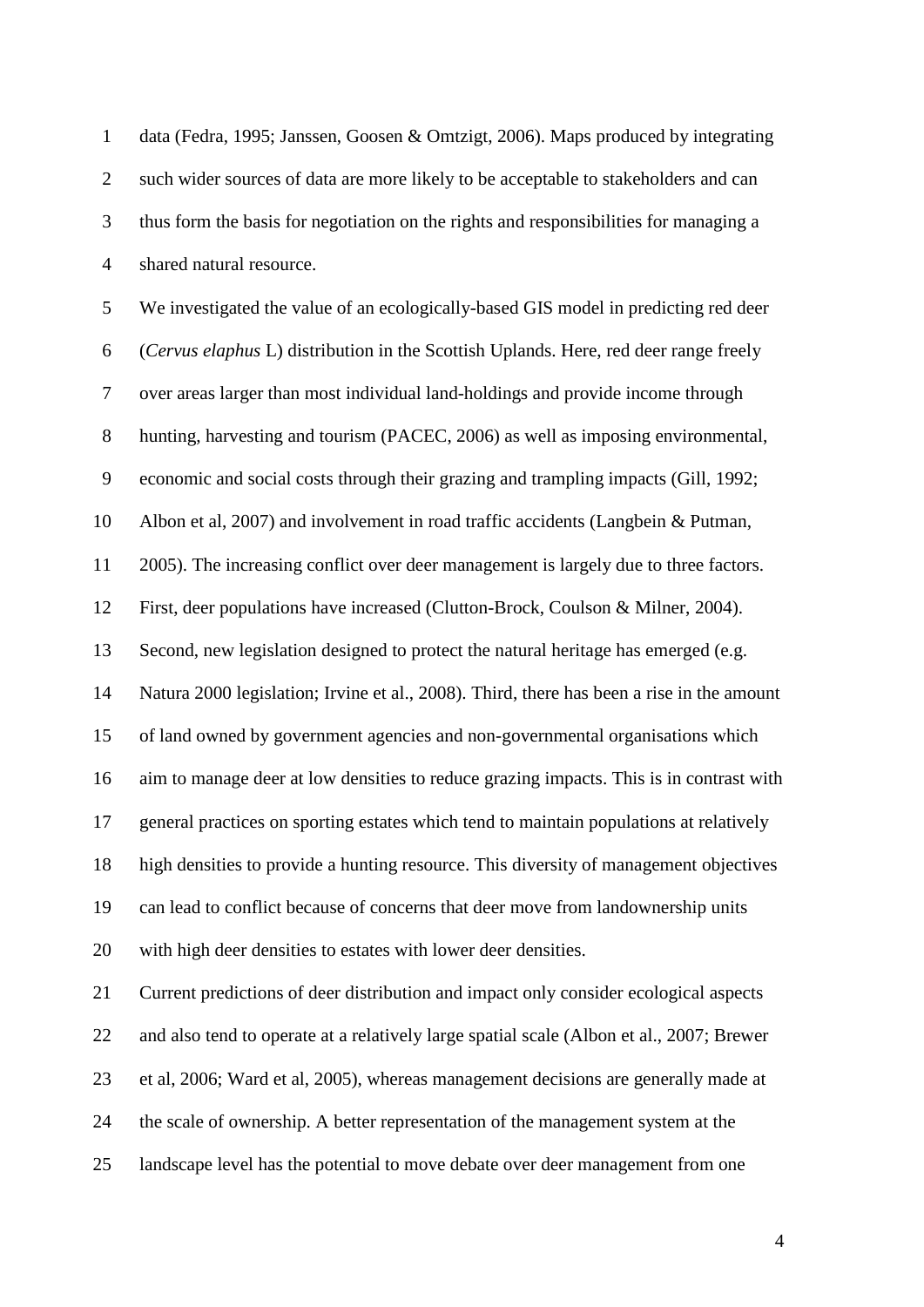| $\mathbf{1}$   | based on general trends in population change or perceptions of failure to keep up with |
|----------------|----------------------------------------------------------------------------------------|
| $\overline{2}$ | an increase in deer numbers to arguments based on shared knowledge and                 |
| 3              | understanding of the resource, allowing for the establishment of an adaptive           |
| $\overline{4}$ | management cycle (Folke et al. 2005).                                                  |
| 5              | We determined whether incorporation of managers' knowledge increases our ability       |
| 6              | to predict deer distribution. For two areas of Scotland, we applied a GIS model based  |
| 7              | on spatial environmental data and scientific ecological knowledge of deer habitat use  |
| 8              | to predict deer distribution across a heterogeneous landscape. The model predictions   |
| 9              | were evaluated by deer managers and compared with existing deer counts. The model      |
| 10             | was then modified to incorporate managers' ecological knowledge of deer use of the     |
| 11             | landscape. New predictions were evaluated against existing deer distribution data. We  |
| 12             | discuss the extent to which this approach is successful in building a common pool of   |
| 13             | knowledge that can facilitate the establishment of an inclusive adaptive management    |
| 14             | system.                                                                                |

# **Methods**

# CASE STUDY AREAS

 We used two case study areas based on Deer Management Groups (DMGs) selected for variation in land ownership and associated management objectives (see Figure S1 in Supporting Information). DMGs comprise a group of land management units (estates) over which a deer population can range (Nolan et al, 2003). Balquider DMG (BDMG: 44,012ha) in Central Scotland comprises ten estates and land cover is 20% woodland, 11% heather moorland and 41% grassland. West Sutherland DMG (WSDMG: 149,892ha) comprises nine estates in North West Scotland and has 6% woodland, 43% heather moorland and 31% grassland.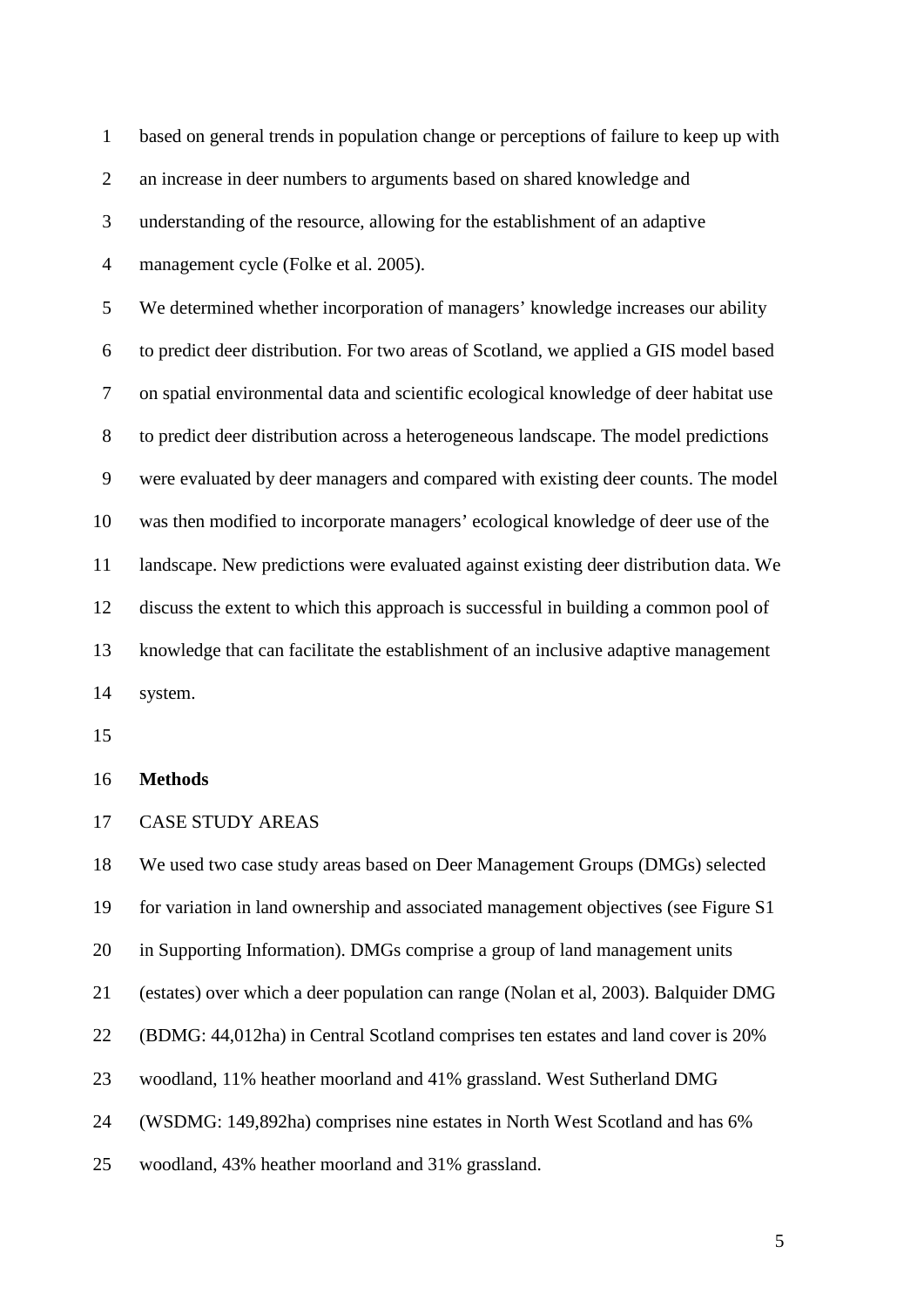| $\overline{2}$ | GIS-BASED HABITAT SUITABILITY MODEL                                                          |
|----------------|----------------------------------------------------------------------------------------------|
| 3              | An existing GIS model (O'Brien, 2004) was used to generate a range suitability map           |
| $\overline{4}$ | for red deer across the two DMGs. Individual GIS layers were calculated to give              |
| 5              | forage preference, shelter preference, comfort (absence of biting flies) and human           |
| 6              | disturbance for each pixel $(50\times50m)$ . An overall suitability value was calculated for |
| $\tau$         | each pixel by multiplying values across all layers.                                          |
| $8\,$          | To calculate forage preference values, each pixel was allocated to one of 14                 |
| 9              | vegetation types derived from the LCS88 dataset (MLURI 1988). The relative forage            |
| 10             | preference for each of these was derived from the median of rankings provided                |
| 11             | independently by seven grazing ecologists and separately for hinds and stags in              |
| 12             | summer and winter. These linear rankings (1-14) were normalised to provide a scale           |
| 13             | between zero and one.                                                                        |
| 14             | Shelter preferences were generated by combining habitat shelter (offered by the              |
| 15             | vegetation at that point) and terrain shelter (offered by the topography of the              |
| 16             | surrounding landscape). Habitat shelter preference was assigned a value of one to            |
| 17             | pixels with woodland and zero for all other vegetation types. The terrain shelter map        |
| 18             | was calculated from the Digital Elevation Model (OS, 2003) to generate a                     |
| 19             | Topographic Exposure score (TOPEX - Wilson, 1994; Hannah, Palutikof & Quine                  |
| 20             | 1995) normalised to vary between zero and one. This is essentially a measure of              |
| 21             | shelter from wind offered by the local topography, where a higher score indicates less       |
| 22             | exposure. Overall shelter preference was calculated by adding up habitat and terrain         |
| 23             | shelter scores and capping the maximum value to one (woodland).                              |
| 24             | The comfort element represented the absence of biting flies (Blaxter et al., 1974) due       |
| 25             | to windy locations in summer and was calculated as the complement of the shelter             |
|                |                                                                                              |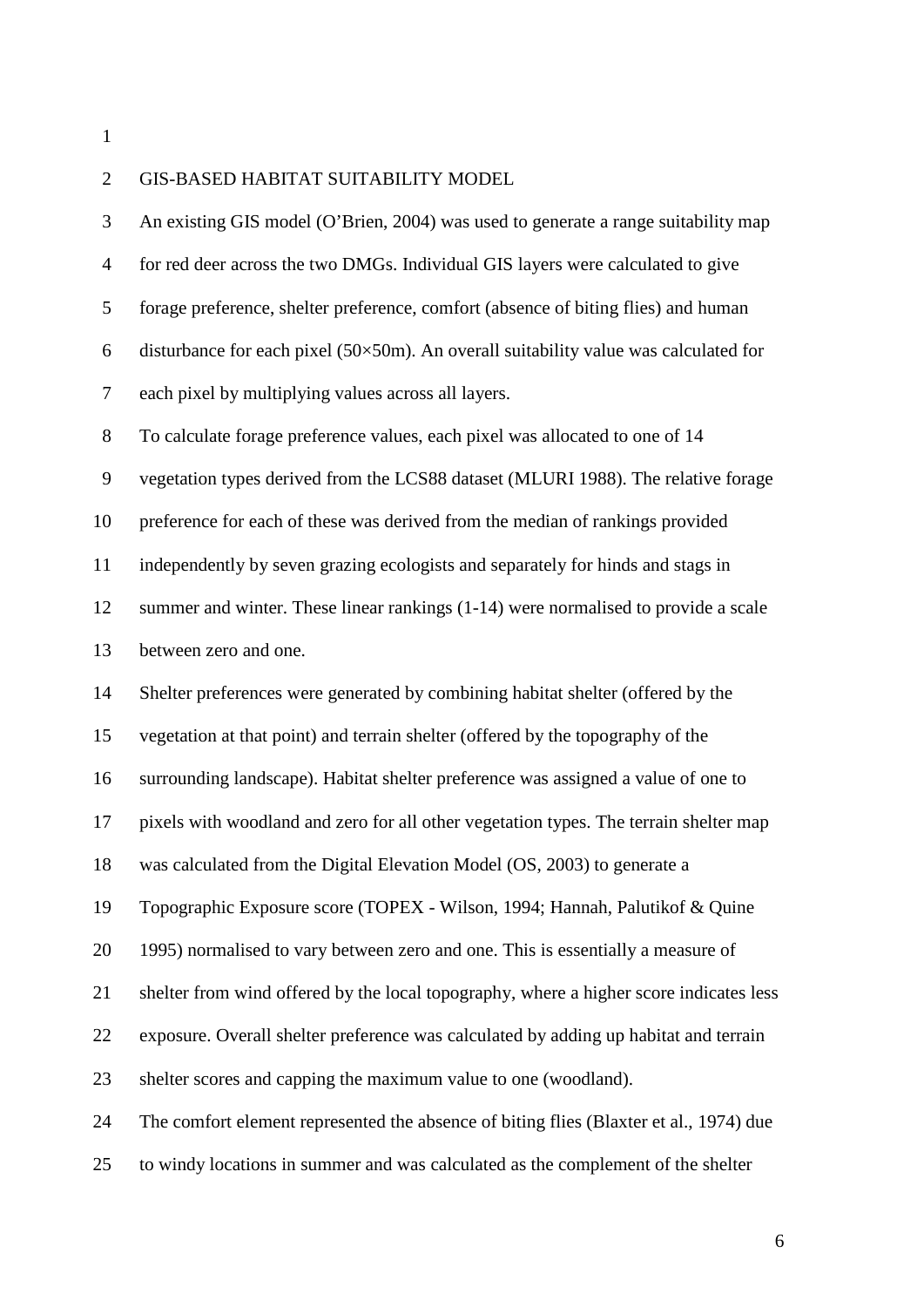| $\mathbf{1}$   | map (comfort_value=1-shelter_value). Thus areas of high shelter were considered to    |
|----------------|---------------------------------------------------------------------------------------|
| $\overline{2}$ | have low comfort in summer due to the likely presence of biting flies and vice versa. |
| 3              | The disturbance map was created by defining disturbance zones around paths (set to    |
| $\overline{4}$ | 100m, A. Sibbald, unpublished data). This disturbance map was modified to take into   |
| 5              | account protection from disturbance offered by the vegetation by multiplying by the   |
| 6              | inverse of the habitat shelter map described above. Finally, we generated deer range  |
| $\tau$         | suitability maps separately for stags and hinds and for winter (November-March) and   |
| $8\,$          | summer (April-July). The predicted map for stags in winter was evaluated by the       |
| 9              | interviewed deer managers (see <i>Evaluation 1</i> below) and all four maps were      |
| 10             | compared against deer count data (see Evaluation 4 below).                            |
| 11             |                                                                                       |
| 12             | MANAGERS' KNOWLEDGE OF DEER DISTRIBUTION                                              |
| 13             | Practitioners' knowledge of deer use and movement across the landscape was            |
| 14             | explored using map-based individual interviews. The twelve deer managers              |
| 15             | interviewed in BDMG and eleven in WSDMG were responsible for the management           |
| 16             | of 74% (32,548 ha) and 67% (10,1374 ha) of land respectively and provided a           |
| 17             | contiguous and representative sample of the variation in management objectives        |
| 18             | present in each DMG (see Fig S1). Interviewees were responsible for both setting      |
| 19             | management objectives and practical deer management on their estates. For this        |
| 20             | reason, on two occasions the interview was conducted with two individuals (manager    |
| 21             | and stalker).                                                                         |
| 22             | The interviewees were first asked to identify their estate's land use and deer        |
| 23             | management objectives by referring to an A1-sized map (approximately 1:25,000) of     |
| 24             | their area generated using ArcMap (v9.1, ESRI) with OS Mastermap as a base-layer.     |
| 25             | Second, interviewees described deer range-use and distribution on their estates and   |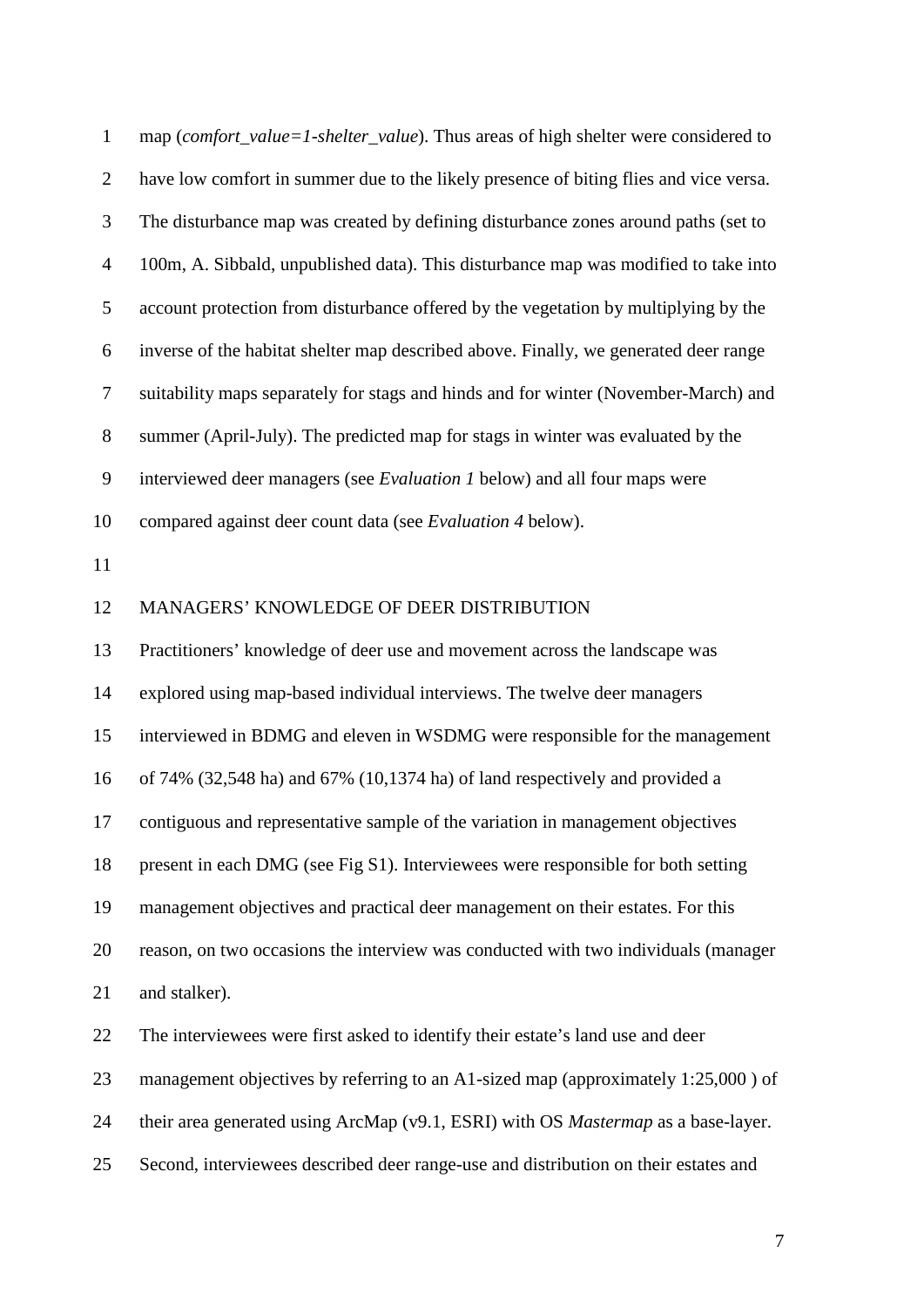| $\mathbf{1}$   | annotated the map to visually depict the geographical extent of hind and stag areas         |
|----------------|---------------------------------------------------------------------------------------------|
| $\overline{2}$ | (hind ground (hefts) and stag wintering ground), directions of deer movement, feeding       |
| 3              | sites, fencing and disturbance from recreational use of footpaths. Factors determining      |
| $\overline{4}$ | stag and hind locations and movements were then discussed. Finally, each interviewee        |
| 5              | was invited to evaluate the GIS model predictions of deer habitat suitability on their      |
| 6              | estate for stags in winter ( <i>Evaluation 1</i> ). For simplicity, the evaluation map only |
| $\tau$         | highlighted the top 25% of pixels predicted to be the most suitable for deer and            |
| $8\,$          | interviewees were asked to comment on whether predictions were "good", "bad" or             |
| $\mathbf{9}$   | "fair" and to motivate their evaluation.                                                    |
| 10             | The annotated maps were then digitised in ArcMap including fences and roads as line         |
| 11             | structures, and hind and stag ground as polygons.                                           |
| 12             |                                                                                             |
| 13             | <b>EVALUATIONS OF THE MODELS</b>                                                            |
| 14             | Evaluation 1 - Managers' knowledge of deer distribution.                                    |
| 15             | The interview recordings were transcribed and text analysis (Ryan and Bernard, 2000)        |
| 16             | was used to summarize the interviewees' understanding of the interconnection                |
| 17             | between deer behaviour and biophysical factors. First, transcripts were coded based         |
| 18             | on the biophysical factors mentioned and whether these were perceived to influence          |
| 19             | deer positively (i.e. increasing the likelihood of deer use), negative or                   |
| 20             | neutral/uncertain (when interviewees were unsure or did not specify this effect).           |
| 21             | These factors were coded separately for hinds and stags for each interviewee and            |
| 22             | summarised at the DMG level (see Table S21). Second, the codes were then re-                |
| 23             | classified to categories directly comparable to the GIS layers (Table 1) and this           |
| 24             | formed the basis for modifying the GIS with manager knowledge. Whilst the total             |
| 25             | number of mentions for a factor may be an indication of its importance, it may also be      |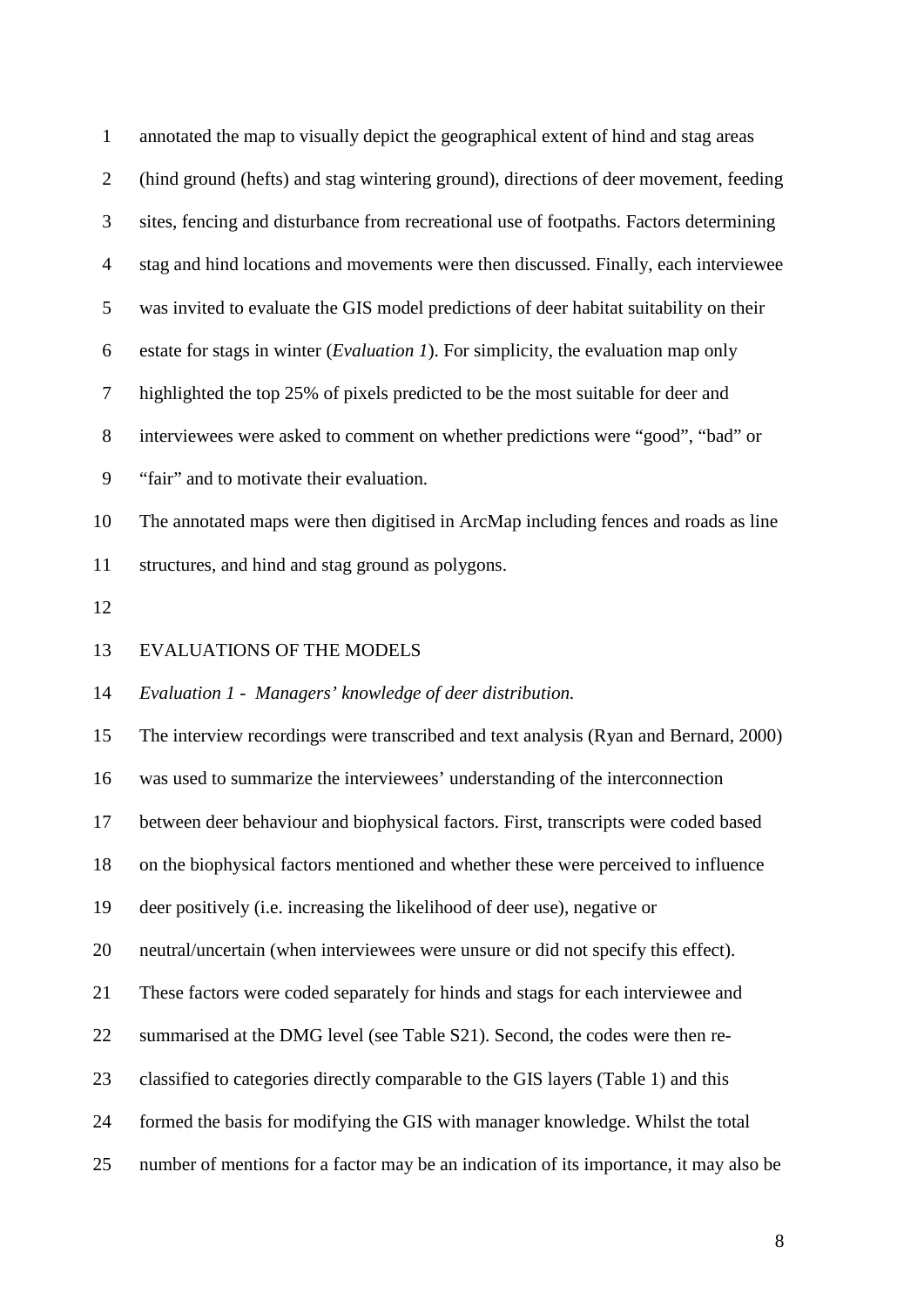| $\mathbf{1}$     | affected by the extent to which that factor is present in the area discussed, or       |
|------------------|----------------------------------------------------------------------------------------|
| $\overline{2}$   | influenced by interview length and personality of the interviewee. Therefore, the      |
| 3                | relative number of mentions of a factor was converted into a relative weighting for    |
| $\overline{4}$   | use in modifying the GIS.                                                              |
| 5                |                                                                                        |
| 6                | Evaluation 2 - Pixel analysis of hind and stag polygons                                |
| 7                | Using the zonal stats function in ArcMAP we extracted the mean values for the          |
| 8                | topographical (slope/altitude), shelter (TOPEX) and habitat (vegetation type) elements |
| $\boldsymbol{9}$ | in 36 polygons in BDMG (27 hind, 11 stag) and 81 in WSDMG (55 hind, 32 stag).          |
| 10               | We then used the Hawth's Tools extension (Beyer, 2004) for ArcMap to randomly re-      |
| 11               | distribute polygons across the DMGs 1000 times and extract the mean values for these   |
| 12               | same elements. The distribution of these means were depicted as box-plots and          |
| 13               | represent the background distribution, or range of values as expected by chance.       |
| 14               | These were compared with the mean values in the stags and hind manager-derived         |
| 15               | polygons.                                                                              |
| 16               |                                                                                        |
| 17               | Evaluation $3$ – Comparing manager-derived hind and stag polygons with deer counts     |
| 18               | Although count data exist for the whole of both DMGs, they are one-off counts which    |
| 19               | are difficult to interpret (Daniels et al., 2006; Mysterud et al, 2007). Therefore we  |
| 20               | preferred to carry out evaluations using a smaller area (Estate Glen Feshie (GF) in    |
| 21               | BDMG, see Fig S1b) for which spatially explicit, monthly, geo-referenced red deer      |
| 22               | point counts (July 2004 to May 2007) were available. Using these data, we              |
| 23               | determined the proportion of both groups and total numbers of hinds and stags          |
| 24               | counted that were within the manager derived hind and stag polygons. These data        |
|                  |                                                                                        |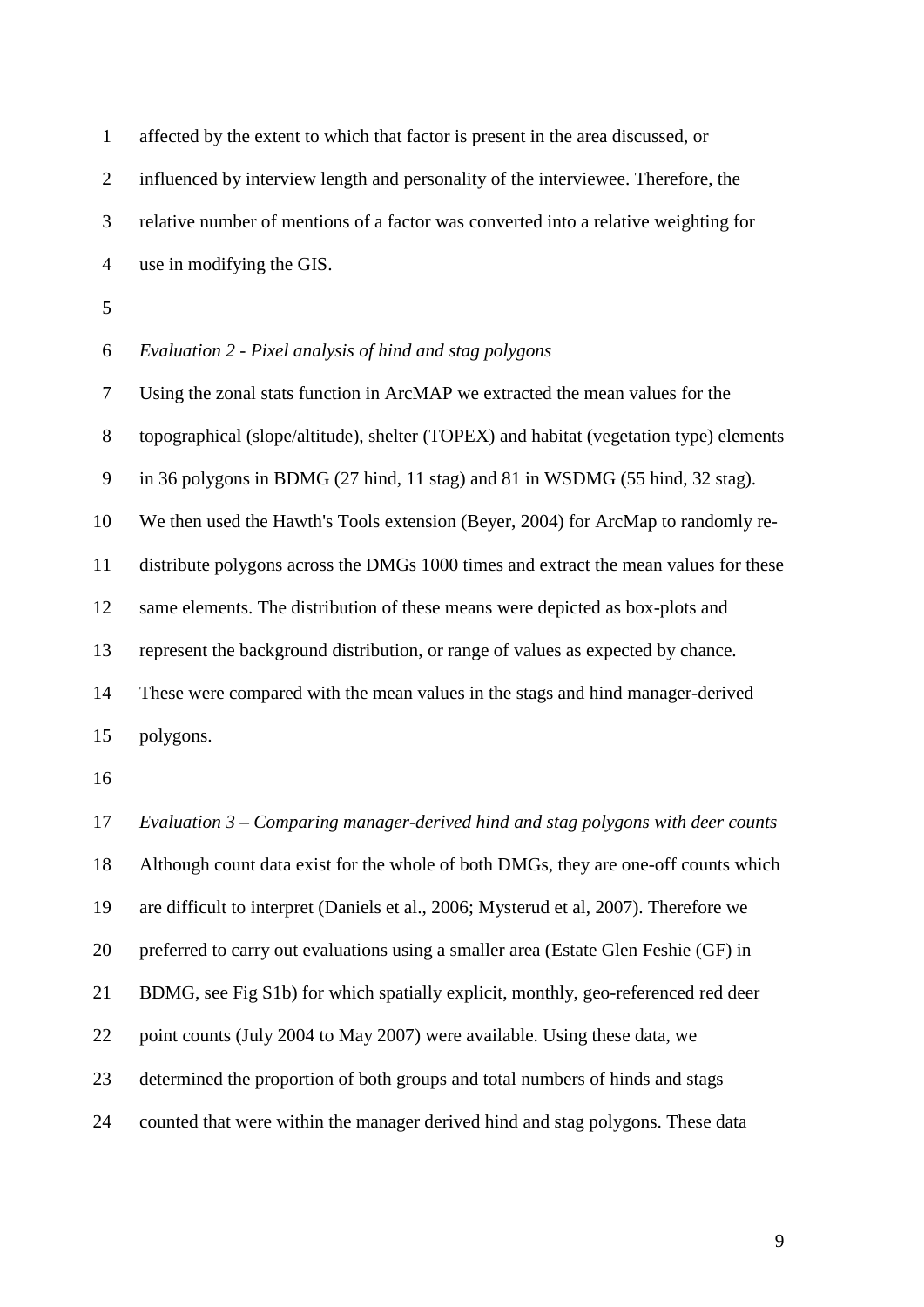were then compared to predictions based on the proportions counted in randomly distributed polygons.

### *Evaluation 4 - Validating GIS predictions against deer count data*

 The GIS model predictions were validated against point count data from Estate GF aggregated by sex and season. To determine the goodness-of-fit of the four GIS prediction maps (summer hinds, summer stags, winter hinds and winter stags) three zones were defined: i) zero scores, for example, fenced areas, where the GIS excluded deer; ii) low scores, containing half of the remaining pixels with the lowest prediction scores; and iii) high scores, containing the remaining pixels with the highest prediction scores. The percentage of the aggregated point counts that fell in each of above zones was calculated (Model 0).

 The GIS used in 'Model 0' was modified by a) adding data derived from the manager- annotated maps relating to man-made physical features such as paths and fences, and b) adjusting the relative importance of the main GIS layers to reflect their qualitative importance as derived from the interviews. For each step-wise change in the model, the percentage increase in the number of counted groups/individuals that were in areas with the highest prediction scores was calculated. In 'Model 1' the GIS was modified by including changes to the weighting for 'terrain shelter' to reflect the interview analysis. This was done by scaling TOPEX scores relative to the theoretical minimum 21 and maximum values (terrain shelter  $=$  (TOPEX/1440)+0.5); in practice, this meant 22 that scores no longer ranged from 0 to 1 but from 0.4 to 0.8, thus reducing the effect of terrain shelter. For 'Model 2' a new disturbance map was created by including an updated path map. For 'Model 3' the modified comfort layer was added where the effect of flies was removed (since this was not mentioned by interviewees) and slope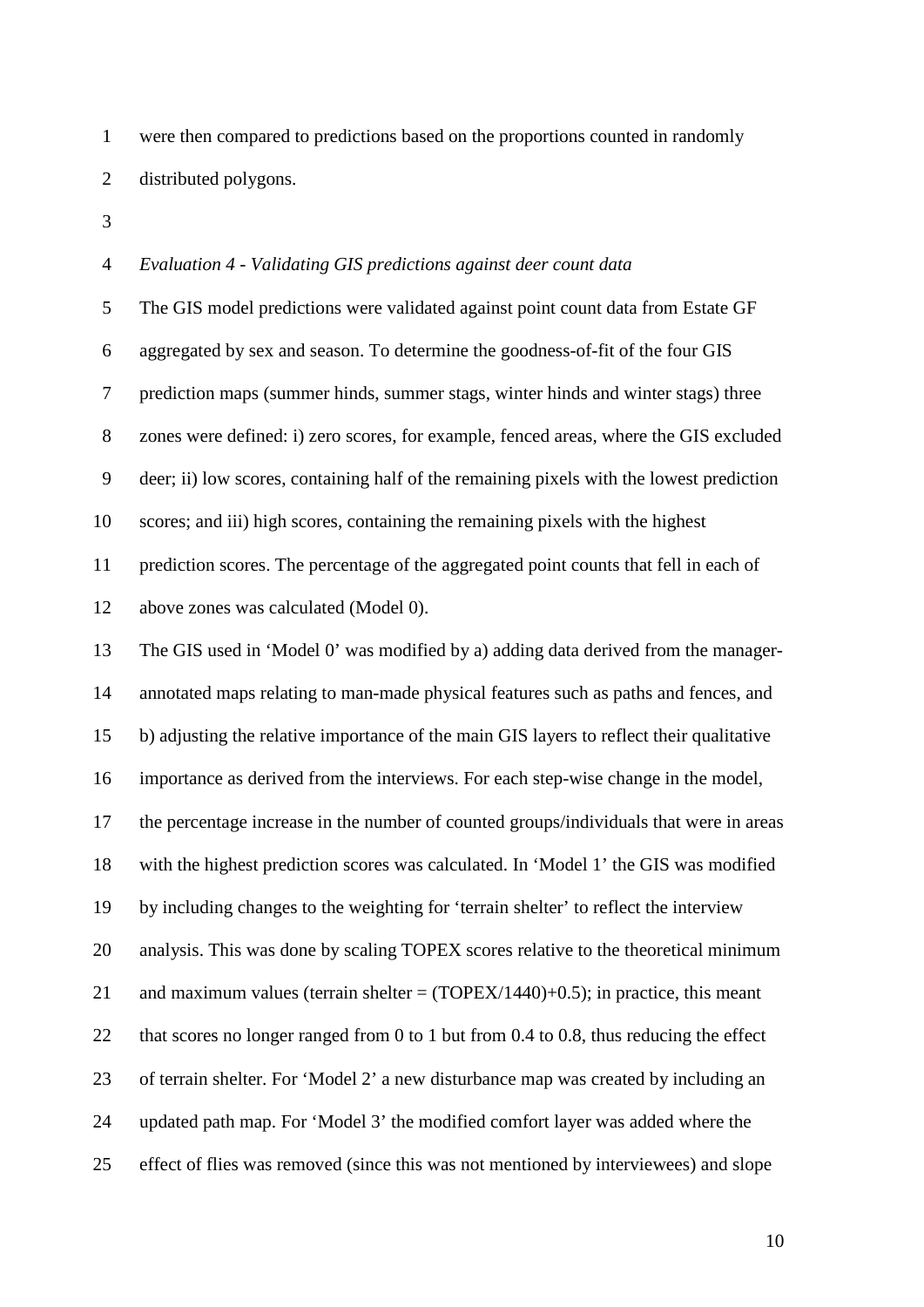| $\mathbf 1$    | and altitude effects added (which were mentioned). The slope preference component                                      |
|----------------|------------------------------------------------------------------------------------------------------------------------|
| $\overline{2}$ | of the comfort map was set to 1 for all slopes with angles $\langle 30^\circ$ and scaled linearly                      |
| 3              | from 1 to 0 those between $30^{\circ}$ and $90^{\circ}$ . To capture managers' observations the                        |
| $\overline{4}$ | elevation component was set to produce a slight preference for areas around 400m in                                    |
| 5              | winter up and 600m in summer. For 'Model 4' the habitat shelter layer was modified                                     |
| 6              | to reflect the importance of this factor by allowing more categories to have an                                        |
| $\tau$         | influence so that the value of 1.0 was assigned to dense woodland, 0.5 for open                                        |
| $8\,$          | woodland, 0.3 for scrub, 0.2 for heather moorland, 0.1 for bracken and 0 for all other                                 |
| 9              | vegetation types. For 'Model 5' we added the effect of the prevailing (NW) wind in                                     |
| 10             | winter. Finally, 'Model 6' altered the way the four GIS layers were integrated. For                                    |
| 11             | this it was necessary to re-scale the range of scores within each characteristic in a non-                             |
| 12             | linear manner since a linear scaling would multiply all preference scores by a constant                                |
| 13             | value and thus give the same output. Therefore, we used power functions like                                           |
| 14             | Preference score = shelter <sup>a</sup> x forage <sup>b</sup> x comfort <sup>c</sup> x (1 - disturbance <sup>d</sup> ) |
| 15             | where the exponents, $a, b, c$ and $d$ (set to one in Model 0) can be chosen to reflect the                            |
| 16             | emphasis put on each characteristic. Since each layer has values in the range 0 to 1,                                  |
| 17             | any exponent will leave the resulting values in the same range ( $0^a = 0$ and $1^a = 1$ ), but                        |
| 18             | rescaled non-linearly.                                                                                                 |
|                |                                                                                                                        |

# **Results**

*Evaluation 1 - Managers' knowledge of deer distribution*

Within the estates that the interviewed deer managers represented (see Fig S2), the

managers commented on 78 locations that the GIS predicted as highly suitable for

deer across the two DMGs. Of these 31 areas were identified as areas well used by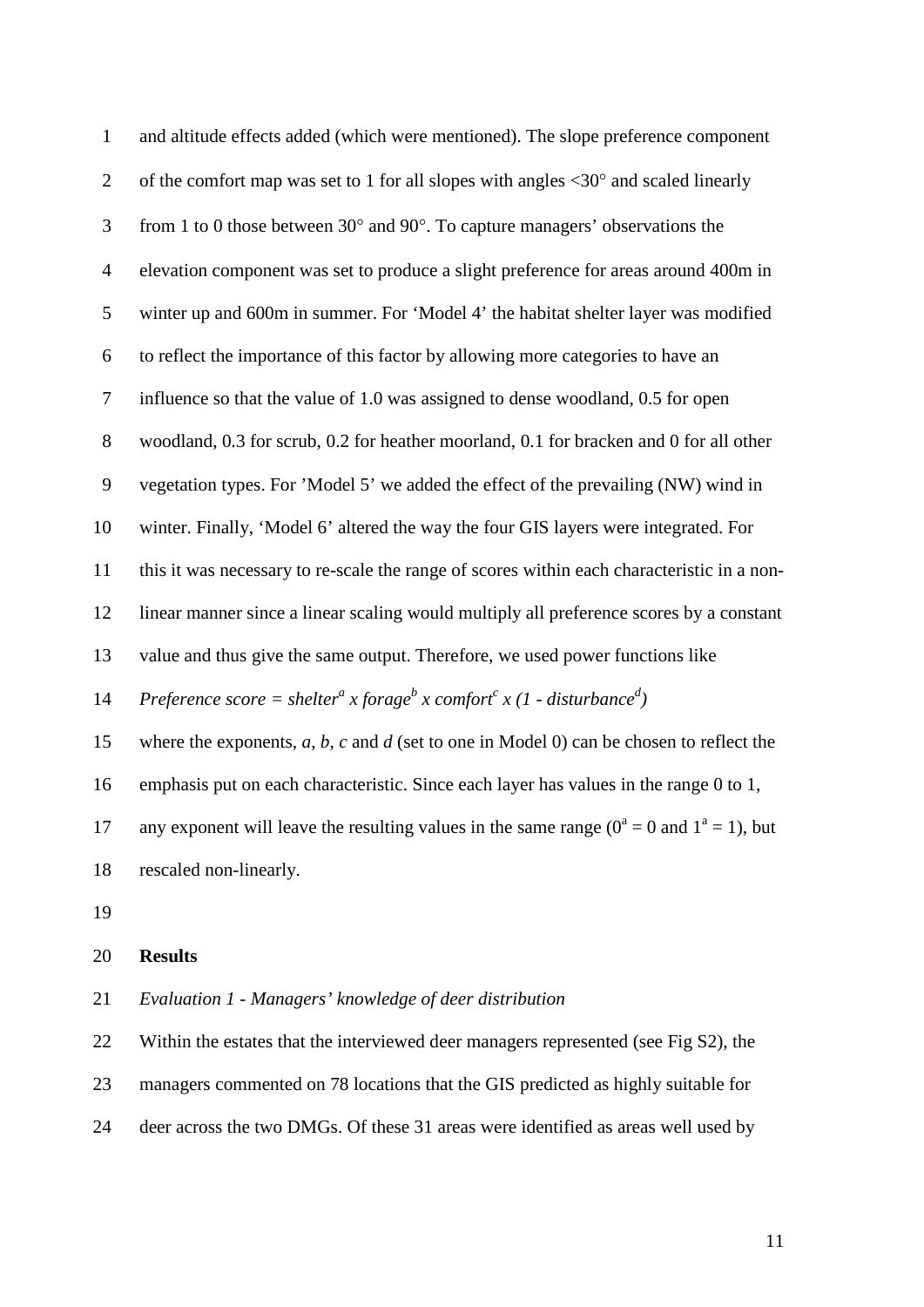| $\mathbf{1}$   | deer and 16 as being partially used. Thus, there appears to be considerable scope for   |
|----------------|-----------------------------------------------------------------------------------------|
| $\overline{2}$ | improving our local predictions of deer distribution.                                   |
| 3              | The interview transcripts were analysed to provide insights on how model predictions    |
| $\overline{4}$ | could be improved using local knowledge. Five main factors affecting deer               |
| 5              | distribution emerged (see Table S2): shelter (213 mentions), topography (139),          |
| 6              | feeding (127), weather (137) and disturbance (97). Shelter was identified by 17 out of  |
| 7              | 18 estates as positively determining the presence of deer in a particular location with |
| $8\,$          | nearly twice as many mentions as any other factor (120 and 93 for stags and hinds       |
| 9              | respectively). The topographic characteristics of the landscape were the second most    |
| 10             | mentioned element for stags and third most mentioned for hinds (87 and 52)              |
| 11             | respectively). Whilst shelter generally represented an attractive element for deer,     |
| 12             | topography was recognised to also have negative attributes. The suitability of an area  |
| 13             | to provide feeding was the third most mentioned element for both stags and hinds.       |
| 14             | Weather and disturbance were mentioned least.                                           |
| 15             | Table 1 illustrates the frequency of mentions of the above factors recoded to directly  |
| 16             | categorise them into the main elements used in the GIS. This, together with the         |
| 17             | context in which these factors were mentioned formed the basis for justifying how the   |
| 18             | GIS was modified with manager knowledge. Results indicate subtle variation between      |
| 19             | sexes and DMGs in the relative frequency of these main factors but in general, shelter  |
| 20             | comfort (i.e. slope and elevation), forage and disturbance were mentioned in an         |
| 21             | approximate ratio of 4:2:2:1 (see Table 1overall totals).                               |
| 22             |                                                                                         |
| 23             | Evaluation 2 - Pixel analysis of the hind and stag polygons                             |

 To evaluate the managers' general standpoint that physical factors such as shelter and topography are more influential to deer distribution than forage availability, the bio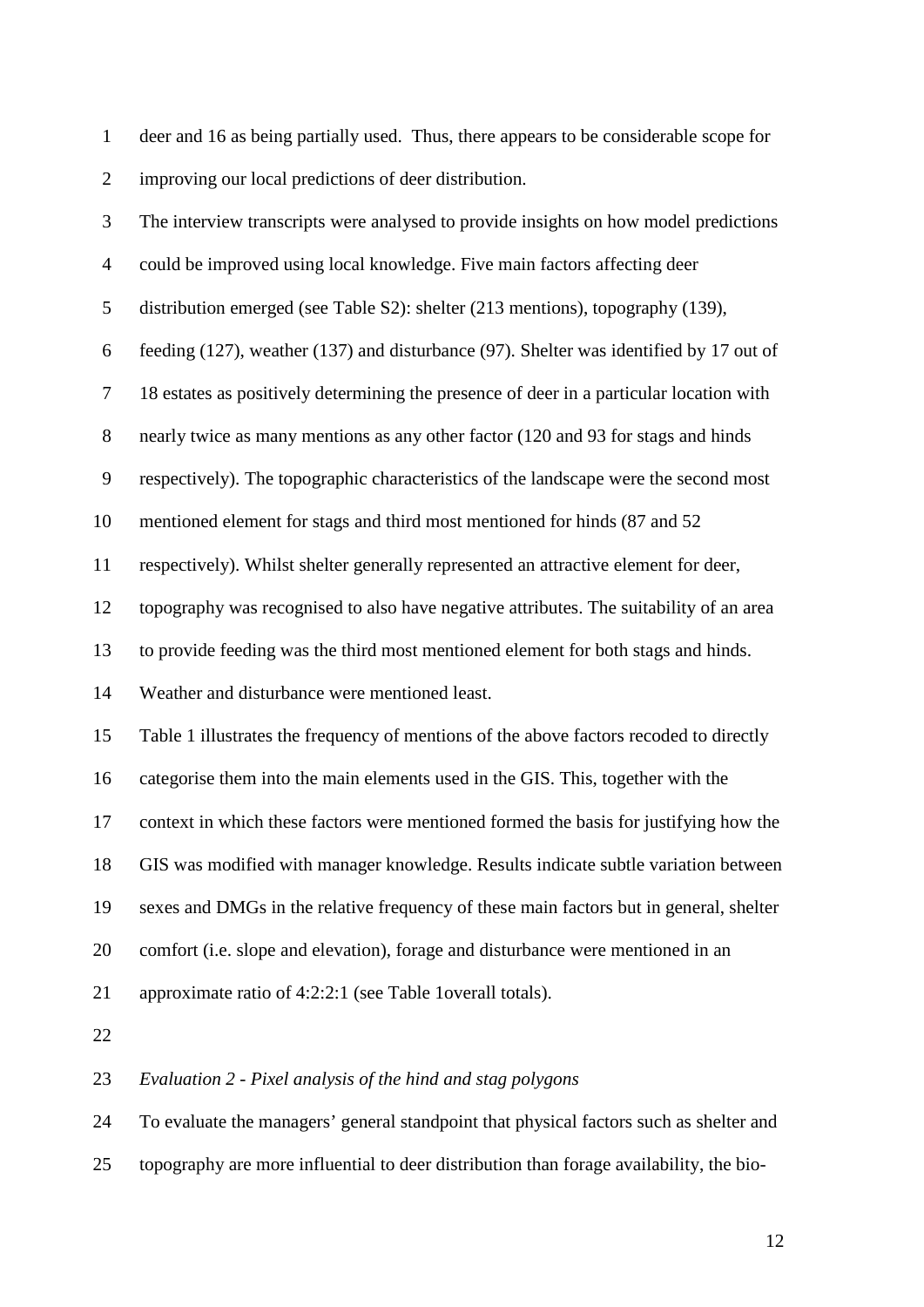physical characteristics of the manager-derived hind and stag polygons were compared with the background variation calculated from randomly placed sets of polygons.

| $\overline{4}$ | Both altitude and slope were found to underlie the distribution of deer across the     |
|----------------|----------------------------------------------------------------------------------------|
| 5              | landscape (Fig. 1). In BDMG, where ground was steeper, hinds and stags were found      |
| 6              | on similar slopes to that generally found in the area whereas in WSDMG where slopes    |
| $\tau$         | are generally low, animals were found on steeper ground than expected when             |
| $8\,$          | compared to the random distribution (Fig 1a). However, for altitude, both hinds and    |
| $\mathbf{9}$   | stags were found on higher ground than would be expected by chance in both DMGs        |
| 10             | (Fig. 1b). Generally, WSDMG was of higher altitude and had steeper ground than         |
| 11             | BDMG, illustrating the need to take into account differences in landscape              |
| 12             | characteristics between areas when interpreting factors underlying deer distribution.  |
| 13             | That physical landscape differences between sites may indeed lead to differential deer |
| 14             | use became evident from inspecting terrain shelter using TOPEX scores (Fig. 2).        |
| 15             | Here, hind and stag polygons in the generally more exposed WSDMG (i.e. higher          |
| 16             | TOPEX scores) had a more sheltered character than expected by chance, notably for      |
| 17             | grounds with southerly and easterly aspect components.                                 |
| 18             | Yet, there was little evidence for deer preferentially using sheltered areas in the    |
| 19             | generally more sheltered BDMG. Analysis of the aspect characteristics of the           |
| 20             | manager and random polygons supports this result (see Fig S2).                         |
| 21             | In contrast, comparison of the manager-derived polygons with the proportion of each    |
| 22             | vegetation type expected by chance (Fig 3) revealed little evidence for strong         |
| 23             | preferences. It showed that proportions in each were similar except that hind and stag |
| 24             | polygons in BDMG appeared to have more smooth grass and less plantation                |
| 25             | woodland than expected by chance. However, the main reason for DMG differences         |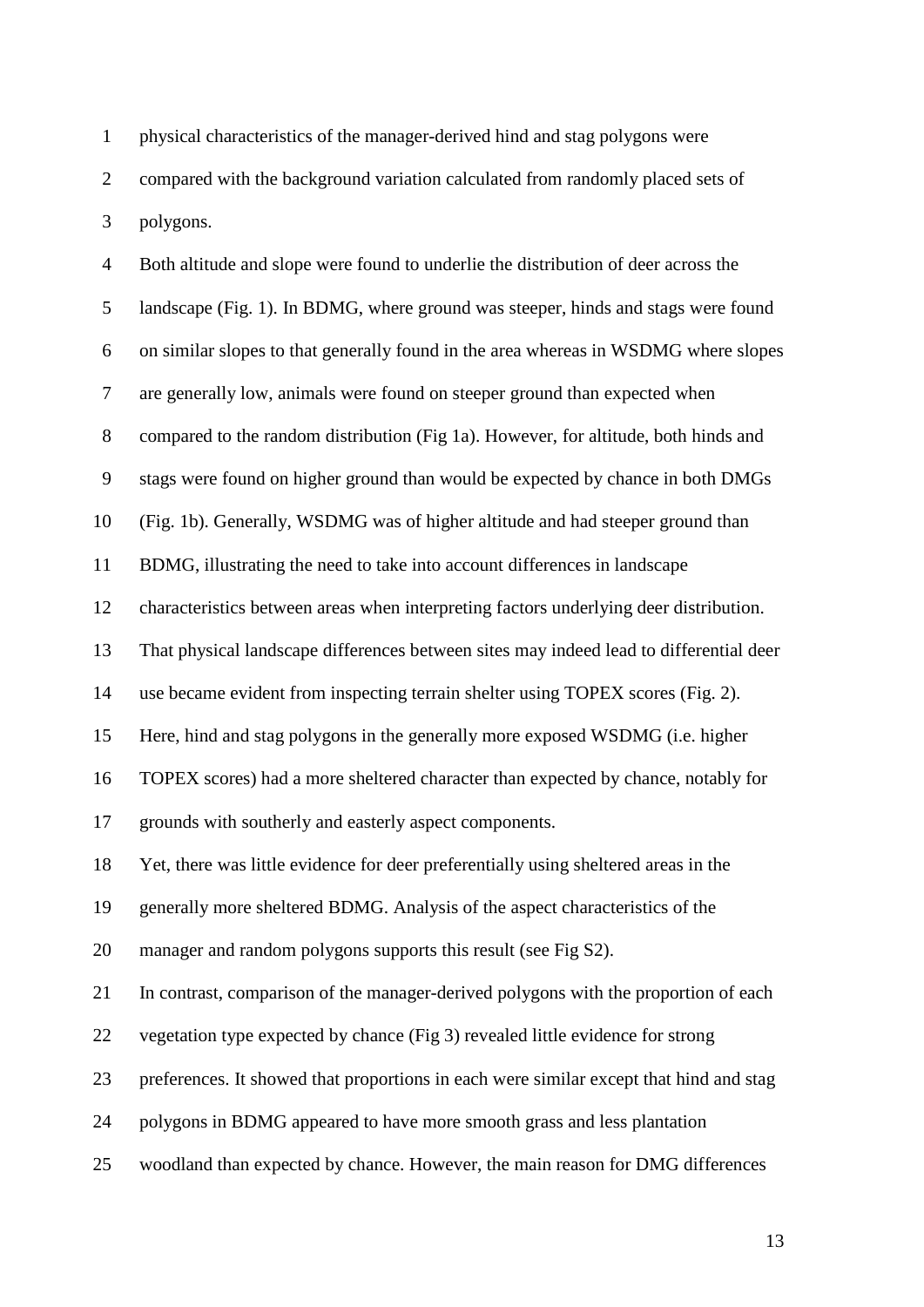in the proportions of vegetation types underlying deer polygons were differences in habitat proportions between the two areas.

 In conclusion, areas used by deer, as identified by managers, differ from background regarding physical landscape features with stags seeking more sheltered, less steep and lower altitude areas than hinds but there is little evidence that these areas differ from background in their vegetation characteristics.

 *Evaluation 3 – Comparing manager-derived hind and stag polygons with deer counts*  We evaluated how well the locations (points) of counted deer in Estate GF matched with manager derived stag and hind polygons. The proportion of the number of point counts and sum of animals at those points that lay inside the manager-derived polygons indicated that for hinds there were about 2.7 and stags about 1.6 times as many point counts inside polygons than would be expected by chance (Table 2 and Fig 4c) and d)). This indicates that managers can make reasonable predictions of deer distribution at the local scale.

#### *Evaluation 4 - Validating GIS predictions against deer count data*

 Figure 4a shows the count data distributed across Estate GF. The estate is subdivided into areas where pixels are characterised as being either in the top or bottom half of preference values as predicted by 'Model 0' (original model). The effect of the five modifications to the GIS model (Models 1-6) derived from the interview analysis on the spatial fit with the count data is outlined in Table 4. Model 1 incorporated reduced terrain shelter importance by reducing the TOPEX score weighting and increased the fit of the prediction to count data by on average 17%. The addition of a modified fence layer (Model 2) didn't improve the prediction but a modified disturbance layer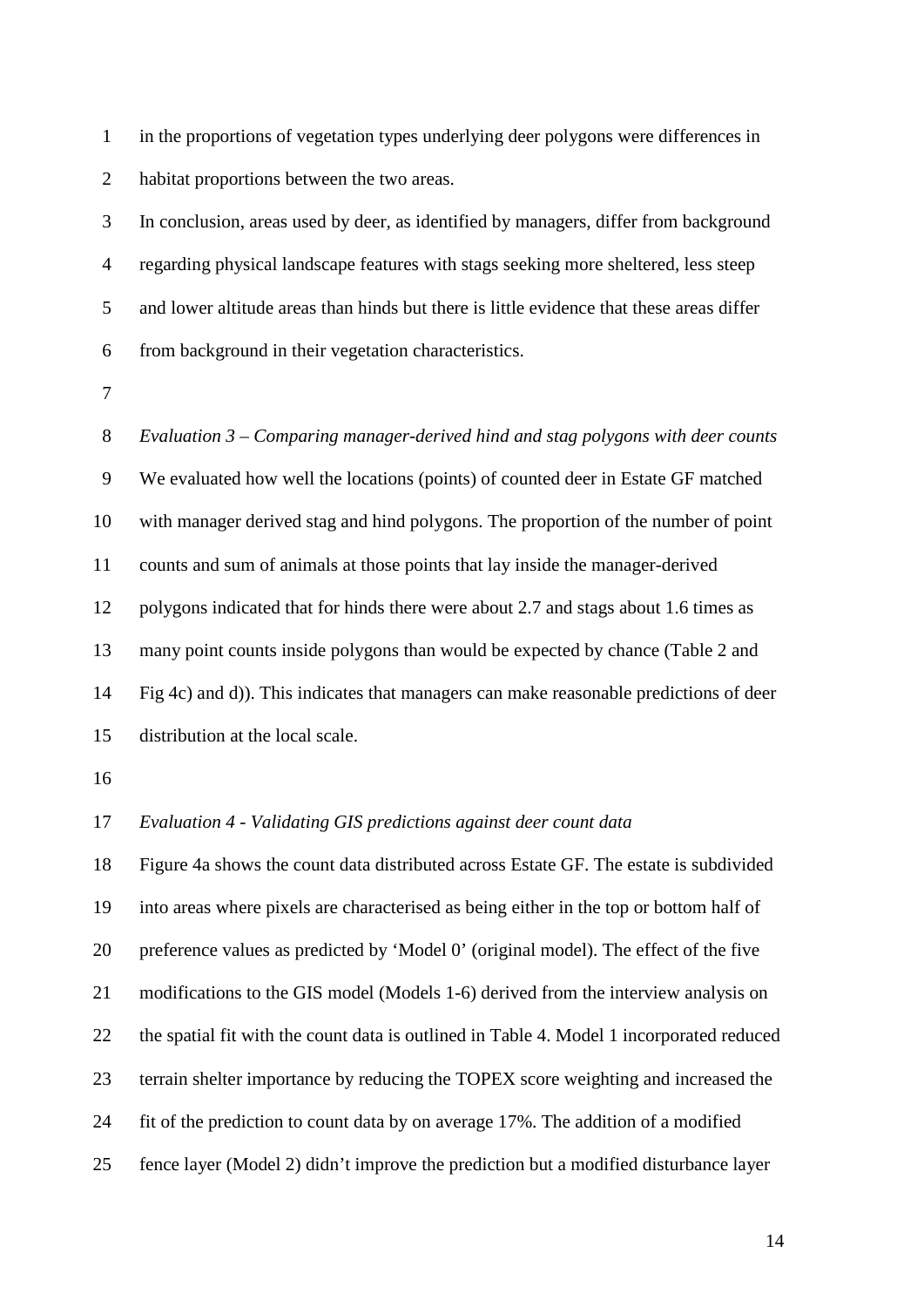| $\mathbf{1}$   | (by adding an updated paths layer – Model 3); a modified habitat shelter layer (Model         |
|----------------|-----------------------------------------------------------------------------------------------|
| $\overline{2}$ | 4) and a modified comfort layer (including the interview derived effects of slope and         |
| 3              | elevation - Model 5) increased the fit by a further 7%, 6% and 4% respectively. For           |
| $\overline{4}$ | Model 6 the factors affecting of deer distribution (shelter, forage, comfort and              |
| 5              | disturbance) were allocated the exponents $0.5$ , $1$ , $1$ and $2$ to reflect their relative |
| 6              | importance (4:2:2:1) in Table 1. This had a small 1.4% improvement compared to                |
| $\tau$         | Model 5. As a whole, the modifications improved the fit of the suitability map                |
| 8              | predicted by the GIS to the count data from average 45% (range 25-56%) to around              |
| 9              | 80% (73-85%) with the biggest increase for stags and hinds in summer. The weakest             |
| 10             | effect was for stags in winter but even here the increase in fit was around 25%. Fig 4b       |
| 11             | shows the map of deer counts overlaid on the GIS predictions for Model 6 showing              |
| 12             | that point count location salmost entirely reside in areas predicted to be highly             |
| 13             | suitable for deer. Comparison with 4c) and d) show that although managers know                |
| 14             | where some deer are, there are areas where deer are counted but not recognised as             |
| 15             | core areas by managers yet these counts match with the GIS predictions. This                  |
| 16             | demonstrates that a superior understanding of deer distribution at the landscape scale        |
| 17             | can be gained by combining local and scientific knowledge.                                    |
|                |                                                                                               |

# **Discussion.**

 Integrating knowledge from deer managers with scientific knowledge on red deer ecology significantly improved the ability of a GIS based model to predict deer distributions. This has important implications for the management of a natural resource such as deer. First, this represents a new method to get better predictions of deer distribution without having to resort to expensive and time consuming counting methods (Morellet et al.,2007; Willebrand, Sandström & Lundgren, 2006).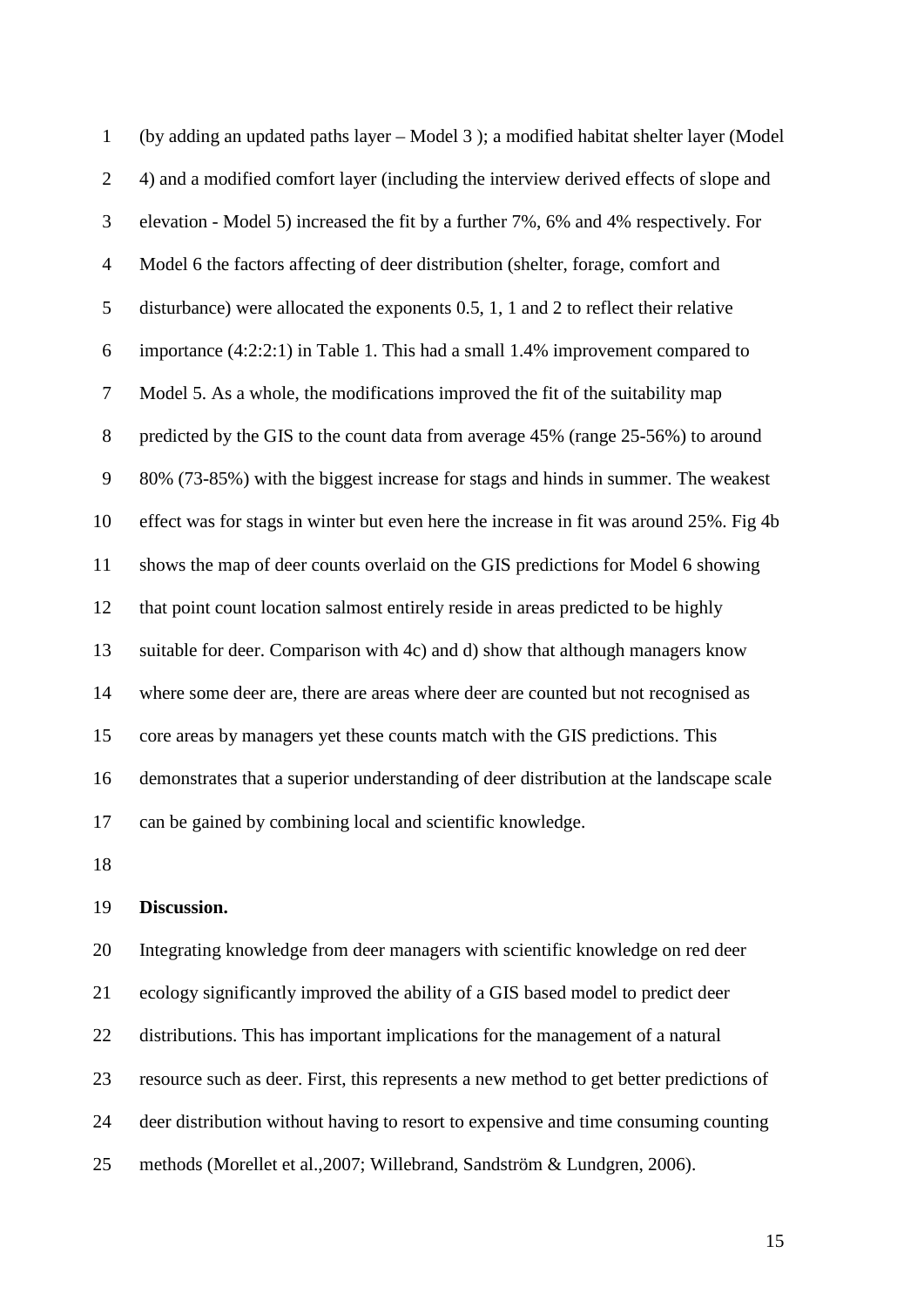Second, by incorporating local knowledge on management and environmental factors, the predictions are more likely to be accepted by local deer managers and the model can then be used support adaptive management, facilitating negotiation and building consensus among diverse stakeholders.

*Using local knowledge to determine deer distribution.*

 Whilst a simple ecologically based GIS was only able to predict deer distribution with around a 50% match to both manger knowledge and detailed count data, the modified model improved the fit to count locations to around 80% and with greater precision (Fig 4a versus b). Although managers were good at identifying areas where deer are located (Table 2) comparison of fig 4c and d with fig 4b) show that deer are also found outside the manager defined areas but these were predicted better by the modified GIS. Because of the problems with count data (Daniels et al., 2006; Mysterud et al, 2007), using a GIS where the interaction between key factors is determined from deer manager knowledge is justifiable on the basis of our results. Whilst there where no surprises in the factors that managers identified as being important, their relative importance has not previously been quantified and incorporating this had a significant impact on model predictions. Two types of local knowledge were important in improving the model predictions: First, we added information on local physical characteristics such as fences, paths, tracks which is largely unavailable except from local managers. Second, the rules determining the relative importance of the main elements in the GIS were allowed to be modified by stakeholder knowledge of the environmental cues that deer respond to. Notably, both our evaluations of the local knowledge indicated that 'habitat shelter' was more influential than forage value of habitats and the addition of a modified terrain shelter layer had a particularly large effect. The final modification was to use power terms to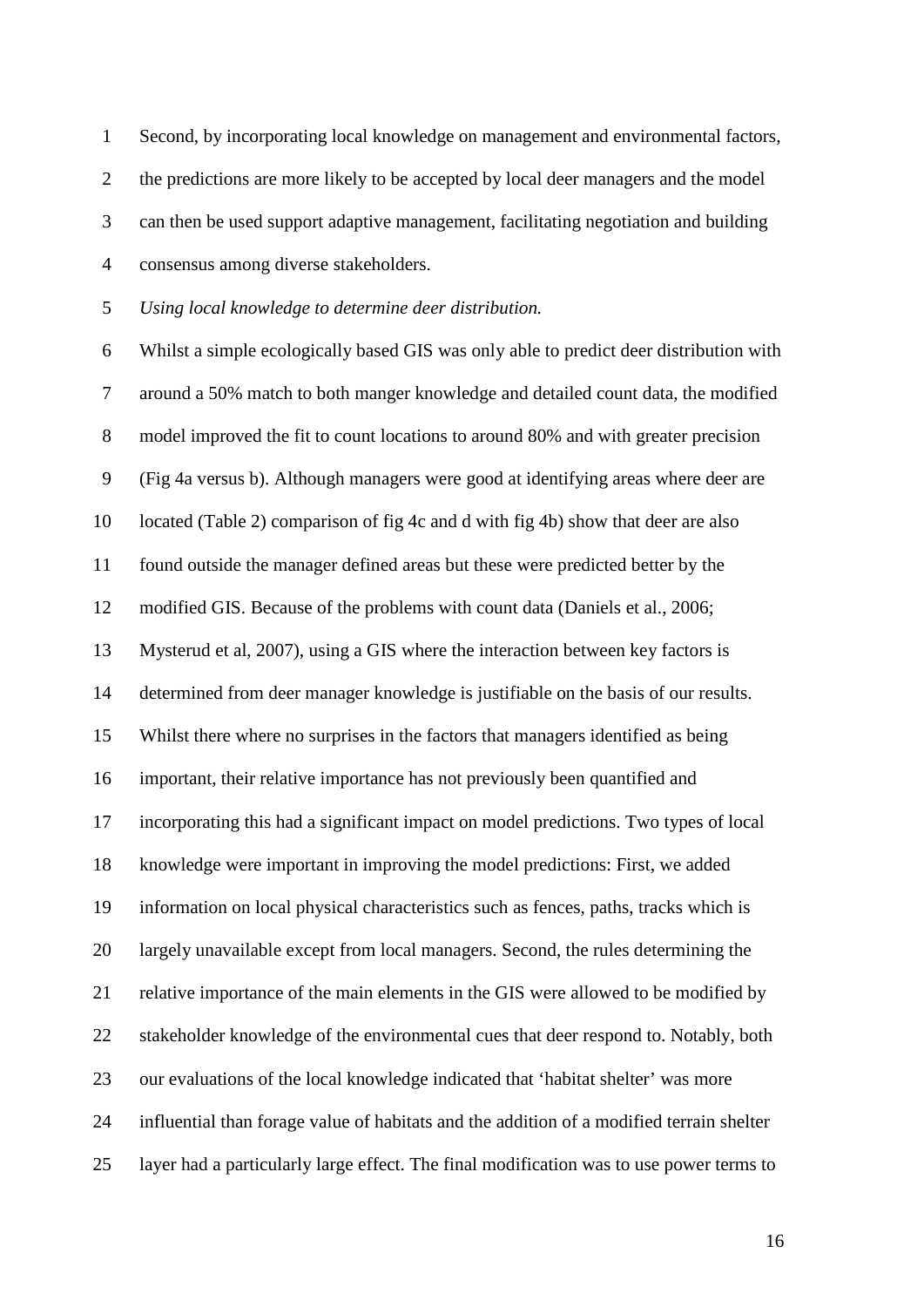alter the scale of the four core elements of the GIS. This gave little advantage over the earlier changes to the model (models 1-5,) possibly because the earlier modifications had the indirect effect of changing the relative weightings between the elements. One of the important considerations when interpreting local knowledge is the need to understand the biophysical composition of the area over which this knowledge has been developed. The analysis of the hind and stag polygons suggested differences between DMGs in characteristics of the hind and stag polygons but only when this data is compared to background distributions could these differences be ascribed to underlying bio-physical differences between the two DMGs rather than differences in the deer preferences between the two areas.

*Building consensus.*

 Natural resources are subject to increasing demands and exploitation. They are affected by governmental regulation, international agreements, market mechanisms, cultural traditions and individual preferences. The use of regulatory powers to achieve public objectives for natural resource management on private land is often limited and expensive and can lead to conflict, creating barriers to dialogue between private and public interests. In addition, management of natural heritage in the wider countryside is potentially thwarted because there is not enough data and information on the spatial extent of species, and their impacts .An alternative to regulation is to adopt a collaborative approach in order to achieve public objectives (Janssen et al, 2006). Whereas GIS is traditionally used to enforce top-down expert analysis with the information used and agenda set by outside agencies rather than local managers, PGIS offers a means to promote collaboration, transparency and trust by incorporating multiple sources of information including that derived from local experts (Cinderby, 1999; Lenz & Peters, 2006; McCall and Minang 2005; Johnson et al, 2004) and is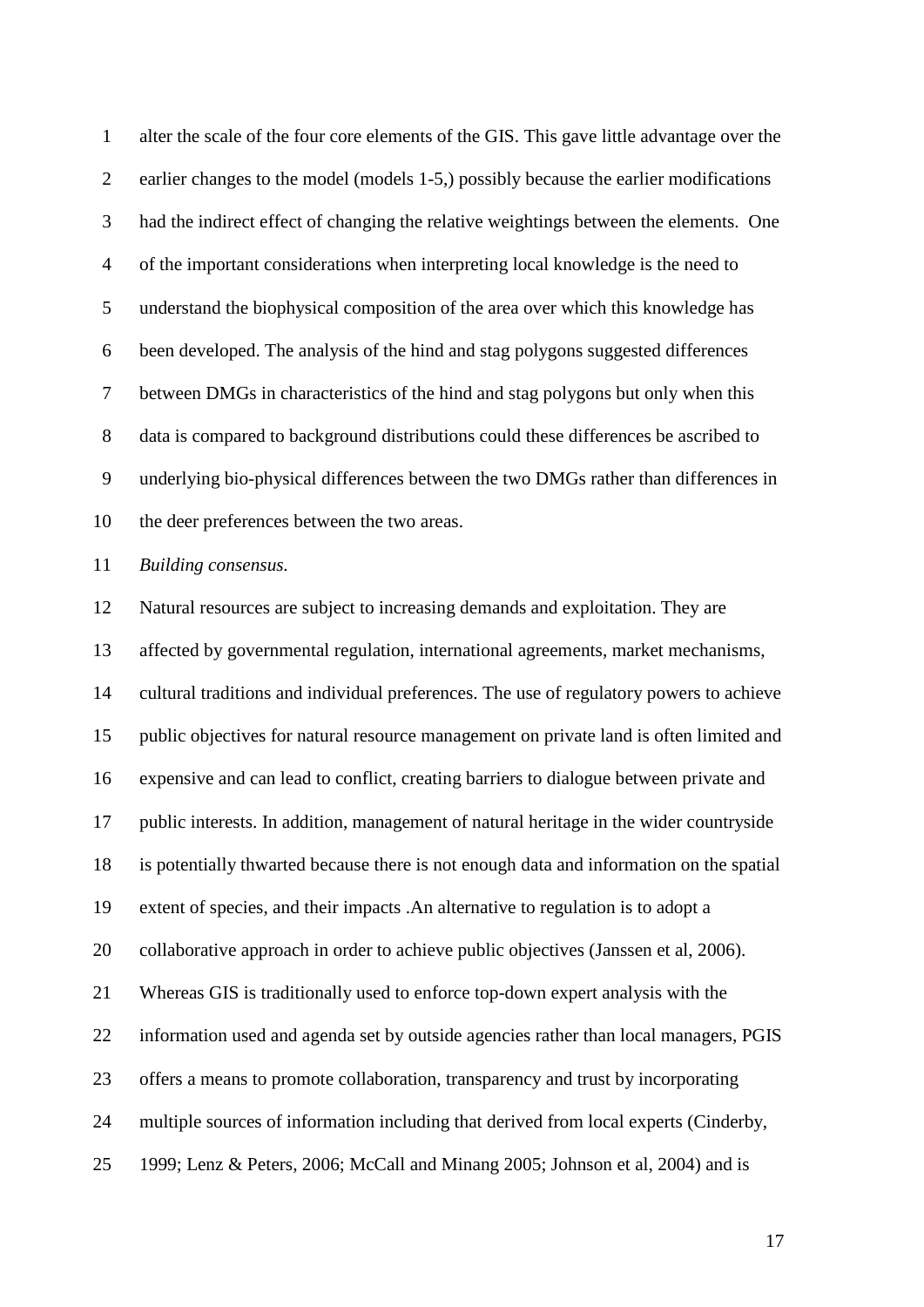therefore more likely to lead to new management solutions that are acceptable to all stakeholders because it puts local managers on a more even footing with government and promotes bottom-up policy development (Calheiros, Seidl & Ferreira, 2000). In addition, this tool can provide stakeholders with insights the effect of alternative management scenarios and environmental change. For example, when this type of approach was used to address a conflict over water pollution at a watershed level, spatial information was shown to improve communication between the information generators and the other stakeholders leading to increased understanding, consensus and new, more appropriate solutions (Bacic et al, 2006). Despite the simplistic nature of our GIS, researchers and agencies need to be aware that the shared knowledge is effectively only available to those with GIS skills (although paper outputs of the digital system can be annotated to capture new elements or changes in existing spatial data). For example, in our study, the importance of co-existing sheep and the effect of rainfall were also discussed by managers but data on these factors are currently not available at the appropriate resolution.

 As policy makers move from focussing management of a particular habitat or species towards landscape scale management (JNCC, 2007), decisions become more complex and need to take into account the biological, physical and socio-political drivers affecting the resource and how they interact with the local managers (Sandström et al, 2003). In our study, mapping was carried out at the scale of the deer range use. This is important to its value in facilitating discussion and negotiation between land managers over whose boundaries the deer range freely. A similar approach is being used to help resolve forest management conflicts in Sweden where woodland is both a resource for timber production and an important wintering ground for semi-domestic reindeer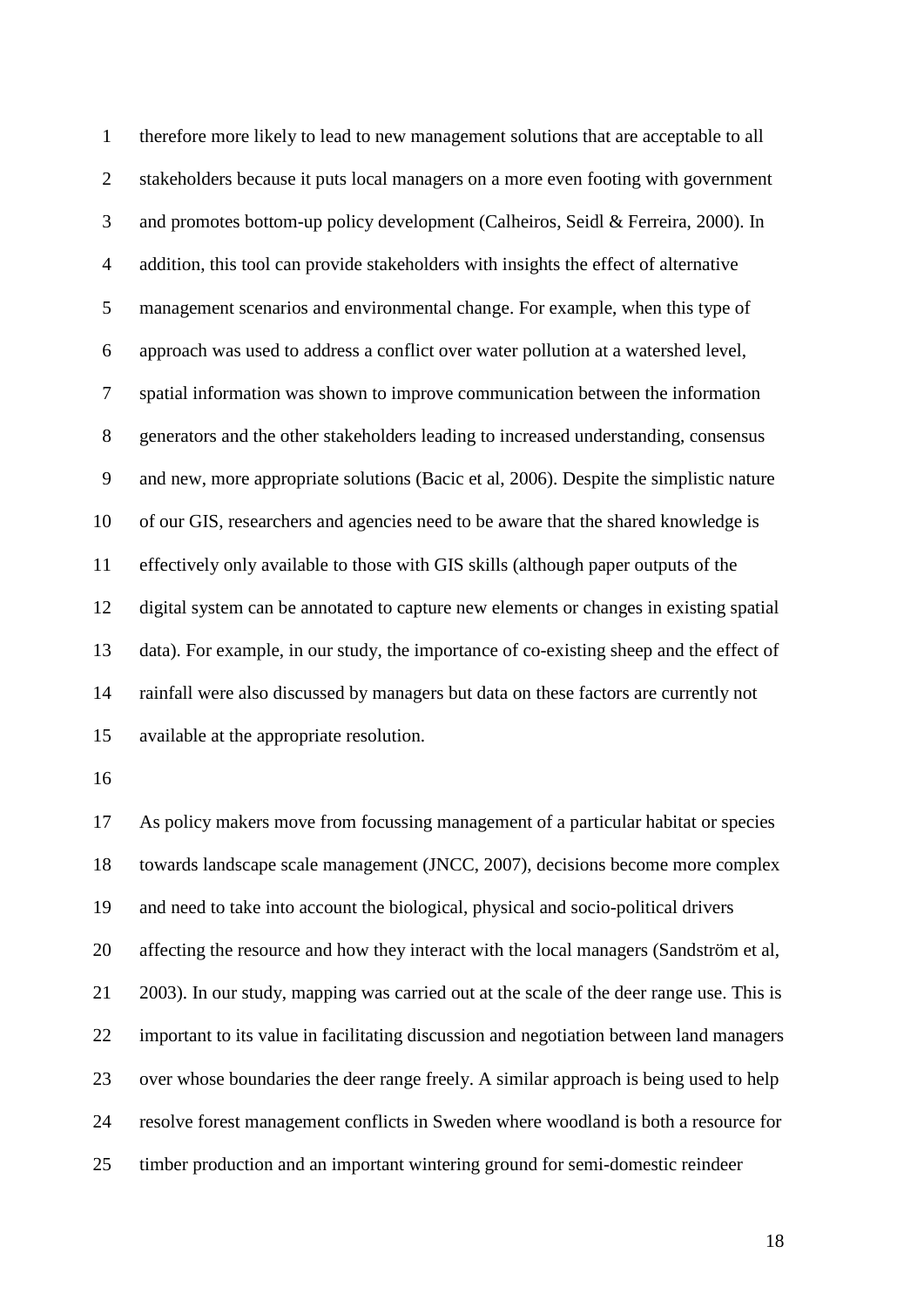| $\mathbf{1}$   | because of the forest lichens. In this system, mapping has facilitated a consensus on                                 |
|----------------|-----------------------------------------------------------------------------------------------------------------------|
| $\overline{2}$ | management actions that both protect lichen and allow timber production (Sandström                                    |
| 3              | et al, 2006). Our approach has demonstrated that a simple model of deer distribution                                  |
| $\overline{4}$ | based on spatial data sets can be improved for local purposes by capturing local                                      |
| 5              | knowledge on physical features and drivers of deer distribution. In addition, the work                                |
| 6              | demonstrates that using maps to capture the spatial knowledge of managers is                                          |
| $\tau$         | appropriate to the management of a mobile natural resource, distributed across a                                      |
| 8              | landscape that is heterogeneous in terms of topography, habitat, ownership and                                        |
| 9              | management objectives. This recognises that management issues are locally specific                                    |
| 10             | but need a landscape scale approach. PGIS provides a means to take generic                                            |
| 11             | ecological models and give them local applicability (Lenz and Peters, 2006).                                          |
| 12             | <b>Acknowledgements.</b>                                                                                              |
| 13             | The research was funded by RELU (RES 227-025-0014) with further support by                                            |
| 14             | Defra, Scottish Executive and Forestry Commission. Thanks to all the managers in the                                  |
| 15             | two case study areas. In memory of Peter Kirk (Deer Commission for Scotland).                                         |
| 16<br>17       | <b>References</b>                                                                                                     |
| 18             | Albon, S.D., Brewer, M.J., Nolan, A.J., Cope, D. (2007) Quantifying the grazing<br>$\sim$ $\sim$ $\sim$ $\sim$ $\sim$ |

- impacts associated with different herbivores on rangelands. *Journal of Applied*
- *Ecology*, **44**, 1176-1187*.*
- Bacic, I.L.Z. Rossiter, D. G., & Bregt, A. K. (2006) Using spatial information to
- improve collective understanding of shared environmental problems at watershed
- level*. Landscape and Urban Planning*, **77**, 54–66.
- Beyer, H.L. (2004) Hawth's Analysis Tools for ArcGIS. Available at
- [http://www.spatialecology.com/htools.](http://www.spatialecology.com/htools)
- Blaxter, K.L., Kay, R.N.B., Sharman, G.A.M., Cunningham, J.M.M., Hamilton, W.J.
- (1974) Farming the red deer. The first Report of Investigations by the Rowett Institute
- 28 and the Hill Farming Research Organisation. Edinburgh: Her Majesty's Stationary<br>29 Office. Office.
- Brewer, M.J., Elston, D.E., Hodgson, M.E.A., Stolte, A.M., Nolan, A.J. & Henderson,
- D.J.A (2004) A spatial model with ordinal responses for grazing impact data.
- *Statistical Modelling*, **4**, 127-143.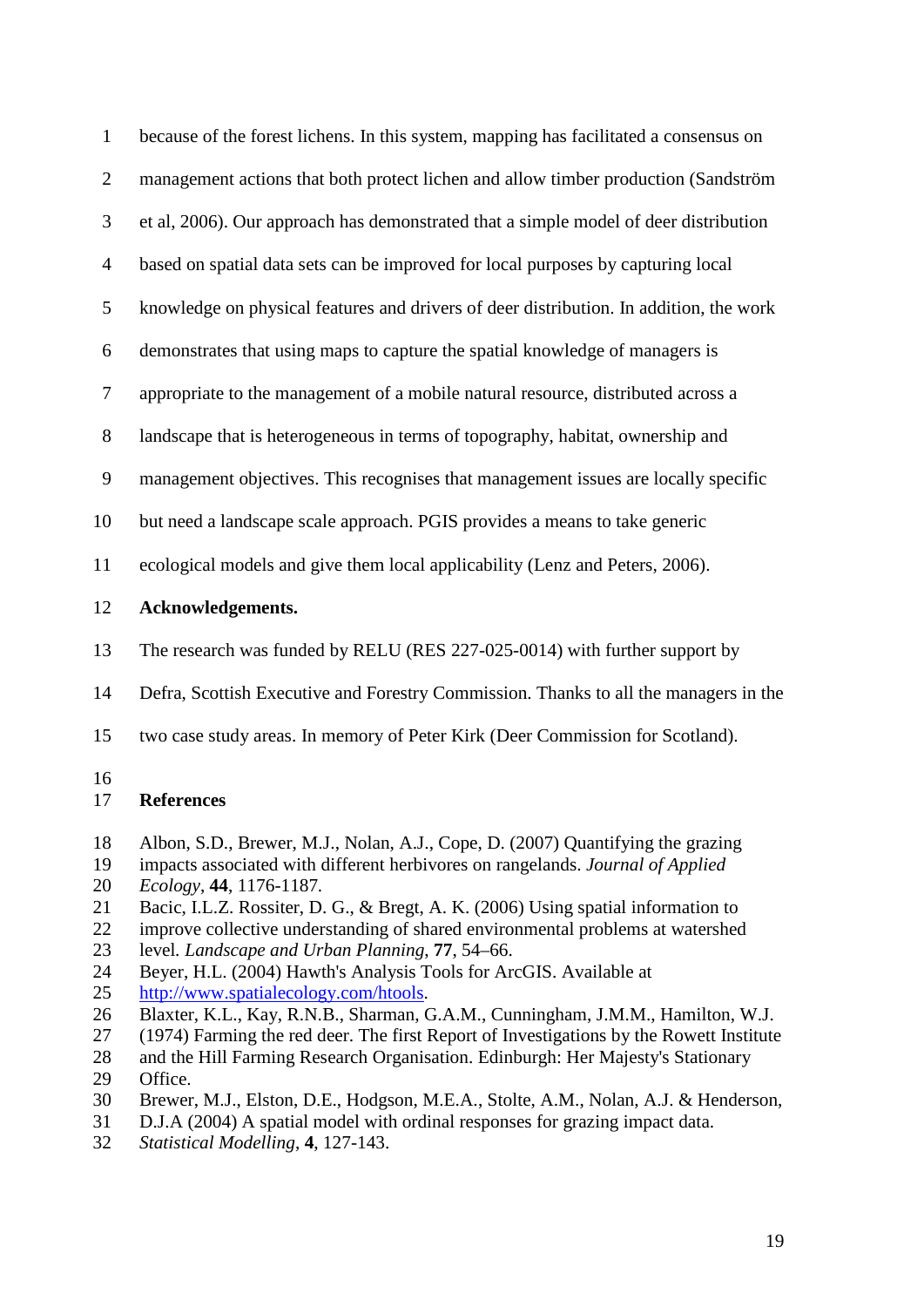- Calheiros, D. F., Seidl, A. F. & Ferreira, C. J. A. (2000) Participatory research
- methods in environmental science: local and scientific knowledge of a limnological phenomenon in the Pantanal wetland of Brazil. pp. 684-696.
- Cinderby, S. (1999) Geographic information systems (GIS) for participation: the
- future of environmental GIS? *[International Journal of Environment and Pollution](http://www.inderscience.com/browse/index.php?journalID=9&year=1999&vol=11&issue=3)*, **11**,
- [304-315.](http://www.inderscience.com/browse/index.php?journalID=9&year=1999&vol=11&issue=3)
- Clutton-Brock TH, Coulson T, Milner JM. (2004) Red deer stocks in the Highlands of
- Scotland. *Nature*, **429**, 261-262.
- Daniels M.J. 2006. Estimating red deer (*Cervus elaphus*) populations: an analysis of
- variation and cost-effectiveness of counting methods. *Mammal Review* 36, 235-247 .
- Fedra, K. (1995) Decision support for natural resources management: models, GIS,
- and expert systems. *AI Applications*, **9**, 3-19.
- Folke, C., T. Hahn, P. Olsson and J. Norberg (2005) Adaptive governance of social-
- ecologycal systems. Annual Review of Environment and Resources. 30: 441-473.
- Gill, R.M.A. (1992) A review of damage by mammals in North temperate forests: 1.
- Deer. *Forestry*, **65**, 145–169.
- Hannah, P., J.P. Palutikof and C.P. Quine. (1995) Predicting windspeeds for forest
- 18 areas in complex terrain. In Wind and Trees. M. P. Coutts and J. Grace (eds.).<br>19 Cambridge University Press. Cambridge. pp. 113-129.
- Cambridge University Press. Cambridge. pp. 113-129.
- Janssen, M.A., Goosen, H &Omtzigt, N. (2006) A simple mediation and negotiation
- support tool for water management in the Netherlands. *Landscape and Urban*
- *Planning,* **78**, 71–84.
- 23 Johnson, C.J., Seip, D.R. & Boyce, M.S. (2004) A quantitative approach to
- conservation planning: using resource selection functions to map the distribution of
- mountain caribou at multiple spatial scales. *Journal of Applied Ecology*, **41**, 238–251.
- Joint Nature Conservation Committee. (2007) UK Biodiversity Action Plan
- [http://www.ukbap.org.uk/default.aspx.](http://www.ukbap.org.uk/default.aspx) Accessed 28-07-2008.
- Langbein, J. & Putman, R.J. (2006) National Deer-Vehicle Collisions Project
- Scotland (2003-2005). The Deer Initiative, Wrexham, UK.
- <http://www.deercollisions.co.uk/> Accessed 28-07-2008.
- Lenz, R. & Peters, D. (2006) From Data to Decisions: Steps to an application oriented
- landscape research. *Ecological Indicators*, **6**, 250-263.
- Mastermap, Pan-Government agreement v1.0, 2003. Ordnance Survey © Crown
- copyright 2008
- McCall M.K. & Minang P.A. (2005) Assessing participatory GIS for community-
- based natural resource management: claiming community forests in Cameroon. *The Geographical Journal,* **171**, 340–356
- MLURI. (1992) Land Cover of Scotland 1988. Digital Dataset Release 2, 1:25,000.
- The Macaulay Land Use Research Institute, Aberdeen
- Morellet, N., Gaillard, J.-M., Hewison, A. J. M., Ballon, P., Boscardin, Y., Duncan,
- P., Klein, F., Ois & Maillard, D. (2007) *Indicators of ecological change: new tools for*
- *managing populations of large herbivores*. *Journal of Applied Ecology,* **44,** 634-643
- Mysterud A, Meisingset EL, Veiberg V, Langvatn R, Solberg EJ, Loe, L.E. &
- Stenseth, N.C. (2007) Monitoring Population Size of Red Deer *Cervus Elaphus*: An
- Evaluation of Two Types of Census Data from Norway. *Wildlife Biology,***13**, 285–
- 298.
- Nolan, A.J., Henderson, D.J., Stolte, A.M., Hope, I.M. and Scott, R. (2003)
- Assessment of grazing and trampling impacts on rangeland for management planning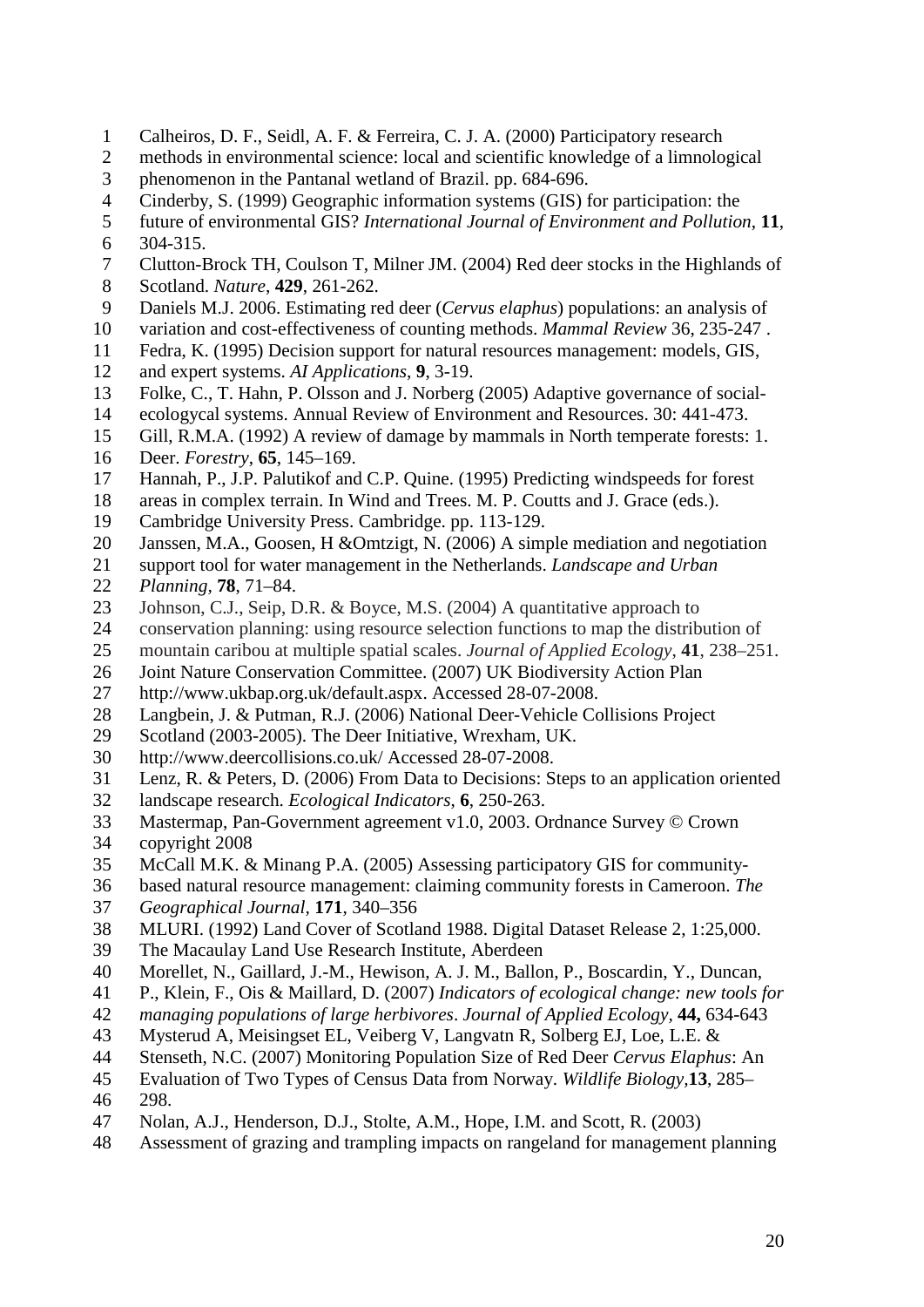- by land managers and government agencies in Scotland, UK. *African Journal of*
- *Range & Forest Science*, **20**, 123-124.
- Nyerges T., Jankowski P., Drew C. (2002) Data-gathering strategies for social-
- behavioural research about participatory geographical information system use.
- *[International Journal of Geographical Information Science](http://www.ingentaconnect.com/content/tandf/tgis)*, **16**, 1-22.
- O'Brien, S. (2005) Development of a decision support tool (WoodDeer) to aid the
- management of deer in woodlands in the uplands of Scotland. P8/B (304772)
- OS, (2003) Land-Form PROFILE ® Digital Terrain Model, 1:10,000 Raster.
- Ordnance Survey, Southhampton
- PACEC. (2006) The Economic and Environmental Impact of Sporting Shooting. A
- report prepared by PACEC on behalf of BASC, CA, and CLA and in association with
- GCT. PACEC 49-53 Regent Street Cambridge CB2 1AB
- Ryan, G. W. &. Bernard, H. R. (2000) Data management and analysis methods. (In
- Handbook of qualitative research, eds N.K. Denzin & Y.S. Lincoln). Sage
- publications inc., London, 769-802
- Sandström, C., Moen, J., Widmark, C., Danell, Ö. (2006) Progressing toward co-
- management through collaborative learning: forestry and reindeer husbandry in
- dialogue. *The International Journal of Biodiversity Science and Management,* **2,** 326-
- 333.
- Sandström, P., Pahlen, T.G., Edenius, L., Tommervik, H., Hagner, O., Hemberg, L.,
- Olsson, H., Baer, K., Stenlund, T., Brandt, L.G., Egberth, M. (2003) Conflict
- Resolution by Participatory Management: Remote Sensing and GIS as Tools for
- Communicating Land-use Needs for Reindeer Herding in Northern Sweden. *Ambio*, **32**, 557-567.
- Ward, A. I. (2005) Expanding ranges of wild and feral deer in Great Britain. *Mammal*
- *Review,* **35**, 165-173.
- Willebrand, T., Sandström, C. & Lundgren, T. (2006) Reaching for new perspectives
- on socio-ecological systems: exploring the possibilities for adaptive co-management
- in the Swedish mountain region. *The International Journal of Biodiversity Science and Management,* **2,** 359-369.
- 
- Wilson, J.D., 1984. Determining a TOPEX score. *Scottish Forestry*. **38**, No. 4, 251 256
- 
- Supporting Information
- Additional Supporting Information may be found in the online version of this article:
- Table S1. Interview transcript analysis.
- Fig. S1. Deer Management Group case study areas.
- Fig. S2. Aspect characteristics of areas used by deer.
-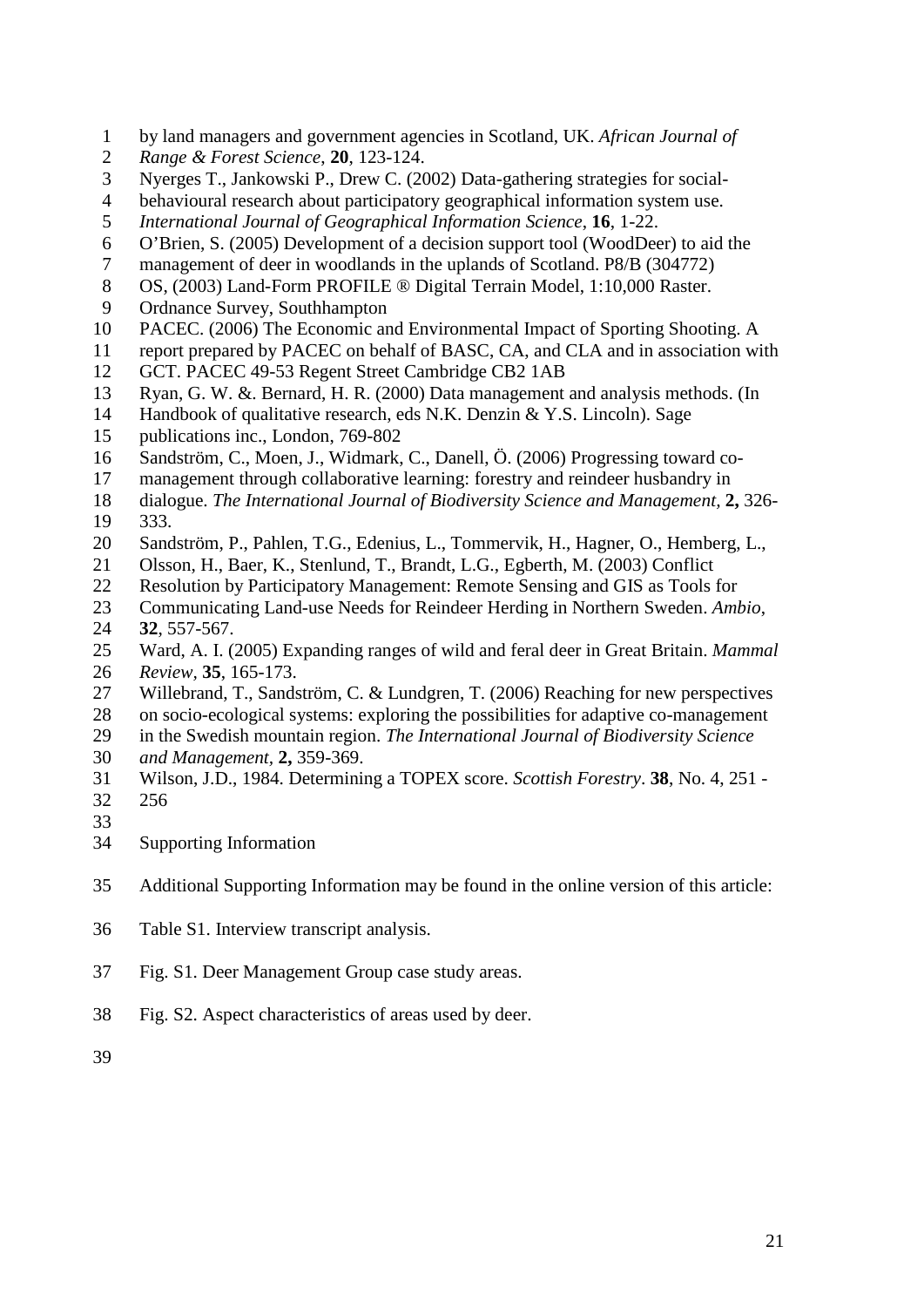Table 1. Number of mentions of factors (comparable with the elements used in the GIS) affecting deer distribution derived from interview transcripts: + indicates that deer are attracted by this type of factor and – means they tend to avoid areas because of this factor. N/U indicates that this factor was not mentioned or the interviewee was 5 uncertain.  $n =$  the number of estates in the sample. These data are used to facilitate a qualitative relative re-ranking of the element's relative importance in the GIS

- 7 prediction.
- 8

| Factor               | <b>Shelter</b> |          |         |          | Forage |          | Comfort      |                |           |              | Disturbance |    |          |    |
|----------------------|----------------|----------|---------|----------|--------|----------|--------------|----------------|-----------|--------------|-------------|----|----------|----|
|                      | Terrain        |          | Habitat |          |        |          | Slope        |                | Elevation |              | Walkers     |    | Stalking |    |
|                      | +              |          |         |          | +      |          | +            |                | +         |              | +           |    |          |    |
| <b>Hinds</b>         |                |          |         |          |        |          |              |                |           |              |             |    |          |    |
| BDMG $(n=10)$        | 6              | 0        | 31      | $\Omega$ | 20     | 0        | 3            | 0              | 12        | $\mathbf 0$  | 2           | 4  | $\Omega$ | 0  |
| $WSDMG (n=8)$        | 12             | 0        | 39      | $\Omega$ | 24     | $\Omega$ | $\mathbf{1}$ | $\overline{2}$ | 22        | 6            | $\Omega$    | 2  | $\Omega$ | 5  |
| Column total         | 18             | 0        | 70      | $\Omega$ | 44     | 0        | 4            | $\overline{2}$ | 34        | 6            | 2           | 6  | $\Omega$ | 5  |
| Factor total         | 88             |          | 44      |          |        | 46       |              | 13             |           |              |             |    |          |    |
|                      |                |          |         |          |        |          |              |                |           |              |             |    |          |    |
| Stags in winter      |                |          |         |          |        |          |              |                |           |              |             |    |          |    |
| BDMGA (n=10)         | 15             | 0        | 57      | -1       | 24     | 1        | 2            | $\Omega$       | 23        | 8            | $\Omega$    | 3  |          |    |
| $WSDMG (n=8)$        | 4              | $\Omega$ | 36      | $\Omega$ | 33     | 0        | 6            | $\Omega$       | 29        | $\mathbf{1}$ | $\Omega$    | 9  | $\Omega$ | 3  |
| Column total         | 19             | 0        | 93      | 1        | 57     | 1        | 8            | 0              | 52        | 9            | 0           | 12 | 1        | 10 |
| Factor total         | 113            |          | 58      |          |        | 69       |              |                | 23        |              |             |    |          |    |
| Overall factor total | 201            |          |         | 102      |        |          | 115          |                |           | 36           |             |    |          |    |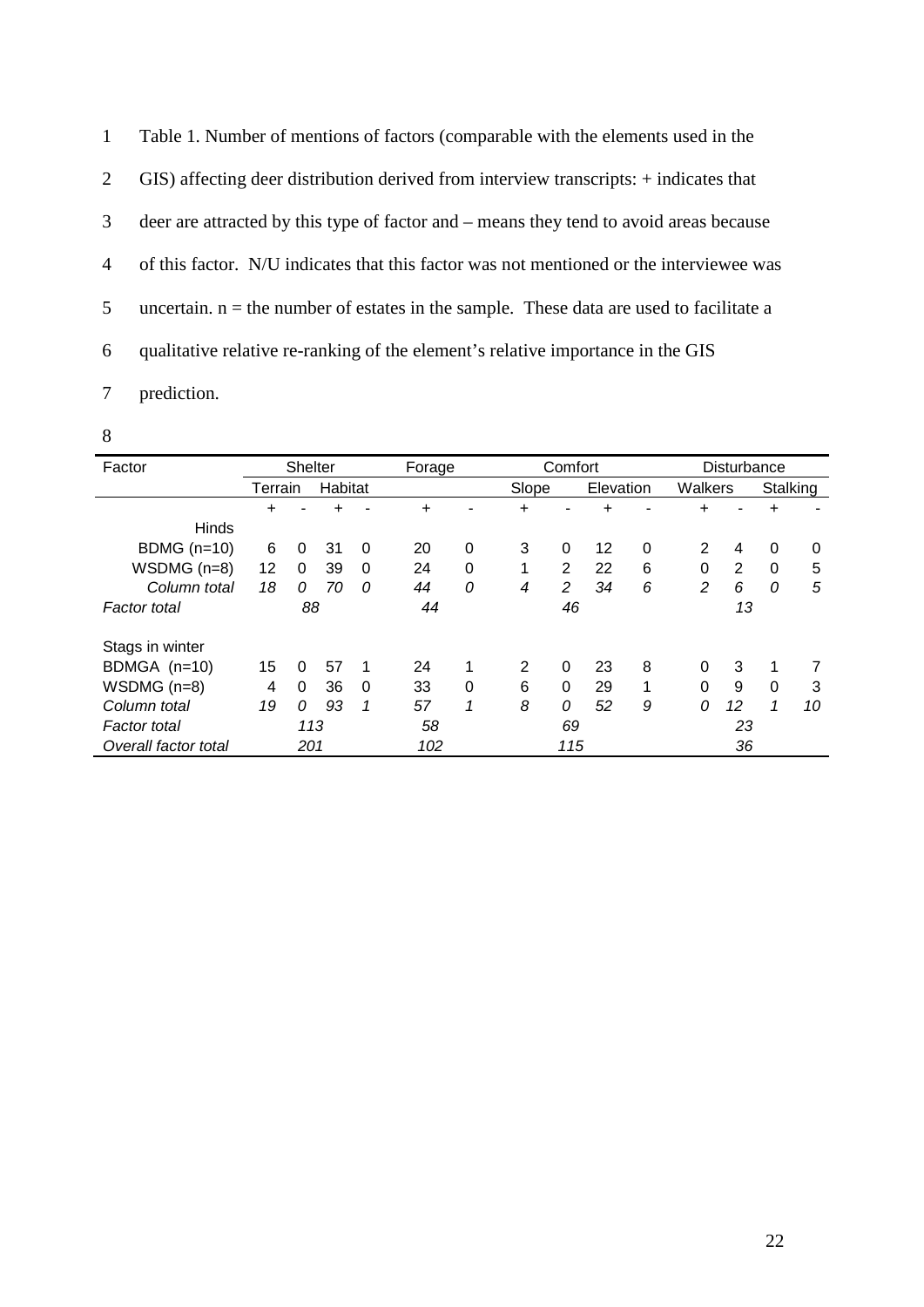| $\mathbf{1}$    | Table 2. The ratio of actual point locations and the sum of deer at those points lying   |
|-----------------|------------------------------------------------------------------------------------------|
| $\overline{2}$  | inside manager polygons compared to what would be expected in randomly placed            |
| 3               | polygons (4th row). For the whole of Estate GF, the total count points (locations) and   |
| $\overline{4}$  | the sum of the deer at those points are shown (row 1) followed by the number of          |
| 5               | points and sum of animals in the manager polygons (row 2). The number of points          |
| 6               | and sum of deer expected in randomly placed equivalent polygons is indicated in row      |
| $7\overline{ }$ | 3. In row 4, a ratio of around 1:1 is expected if manager-derived polygons are no better |
| 8               | at matching count data than random.                                                      |

| Feature:-                                   | Number of      |              | Sum of deer in the |              |  |  |
|---------------------------------------------|----------------|--------------|--------------------|--------------|--|--|
|                                             | points counted |              | points counted     |              |  |  |
|                                             | Hinds          | <b>Stags</b> | Hinds              | <b>Stags</b> |  |  |
| 1. Total within Estate GF                   | 374            | 137          | 3619               | 1541         |  |  |
| 2. Total within polygons                    | 182            | 37           | 1597               | 548          |  |  |
| 3. Total expected in polygons (from random) | 67.7           | 23.3         | 655.6              | 262.0        |  |  |
| 4. Ratio of actual: expected                | 2.69           | 1.59         | 2.44               | 2.09         |  |  |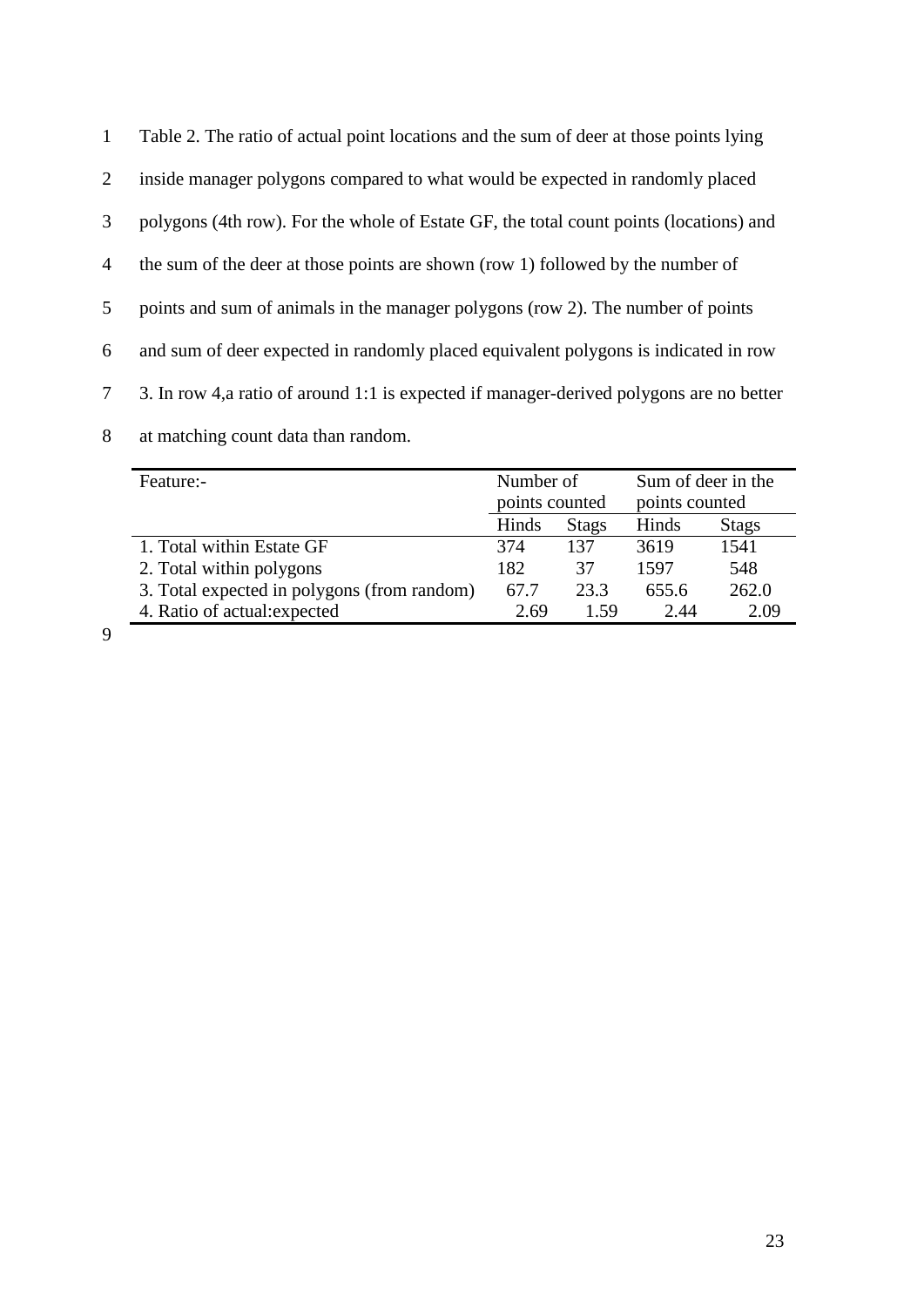Table 3. The percentage of deer count points on Estate GF that fell within the 50% of pixels with high preference values for 6 different model runs corresponding to the 3 various changes made to the GIS. Model  $0 =$  original GIS predictions. Models 1-5 add sequentially the modified terrain shelter (down weighted effect of TOPEX score), fence and path layers, habitat shelter (the shelter component of habitat structure) and the comfort layer (slope and elevation preferences). Model 6 incorporates weightings from the use of power terms to modify the prediction calculation.

| Prediction for:-  | Model 0 | Model 1  | Model 2  | Model 3  | Model 4  | Model 5  | Model 6  |
|-------------------|---------|----------|----------|----------|----------|----------|----------|
| Hinds in summer   | 48.1    | 62.8%    | 63.4%    | 69.7%    | 80.9%    | 85.2%    | 84.3%    |
| Stags in summer   | 25.3    | 61.2%    | 58.3%    | 68.6%    | 75.0%    | 84.1%    | 83.0%    |
| Hinds in winter   | 55.7    | 60.9%    | 60.5%    | 67.6%    | 75.0%    | 75.7%    | 79.7%    |
| Stags in winter   | 51.1    | 63.8%    | 65.0%    | 70.8%    | 72.3%    | 73.0%    | 76.6%    |
| Mean              | 45.1    | 62.2%    | 61.8%    | 69.2%    | 75.8%    | 79.5%    | 80.9%    |
| Cumulative change |         | $+17.1%$ | $+16.7%$ | $+24.1%$ | $+30.7%$ | $+34.4%$ | $+35.8%$ |
| Step change       |         | $+17.1%$ | $-0.4\%$ | $+7.0%$  | $+5.9\%$ | $+3.7%$  | $+1.4%$  |

8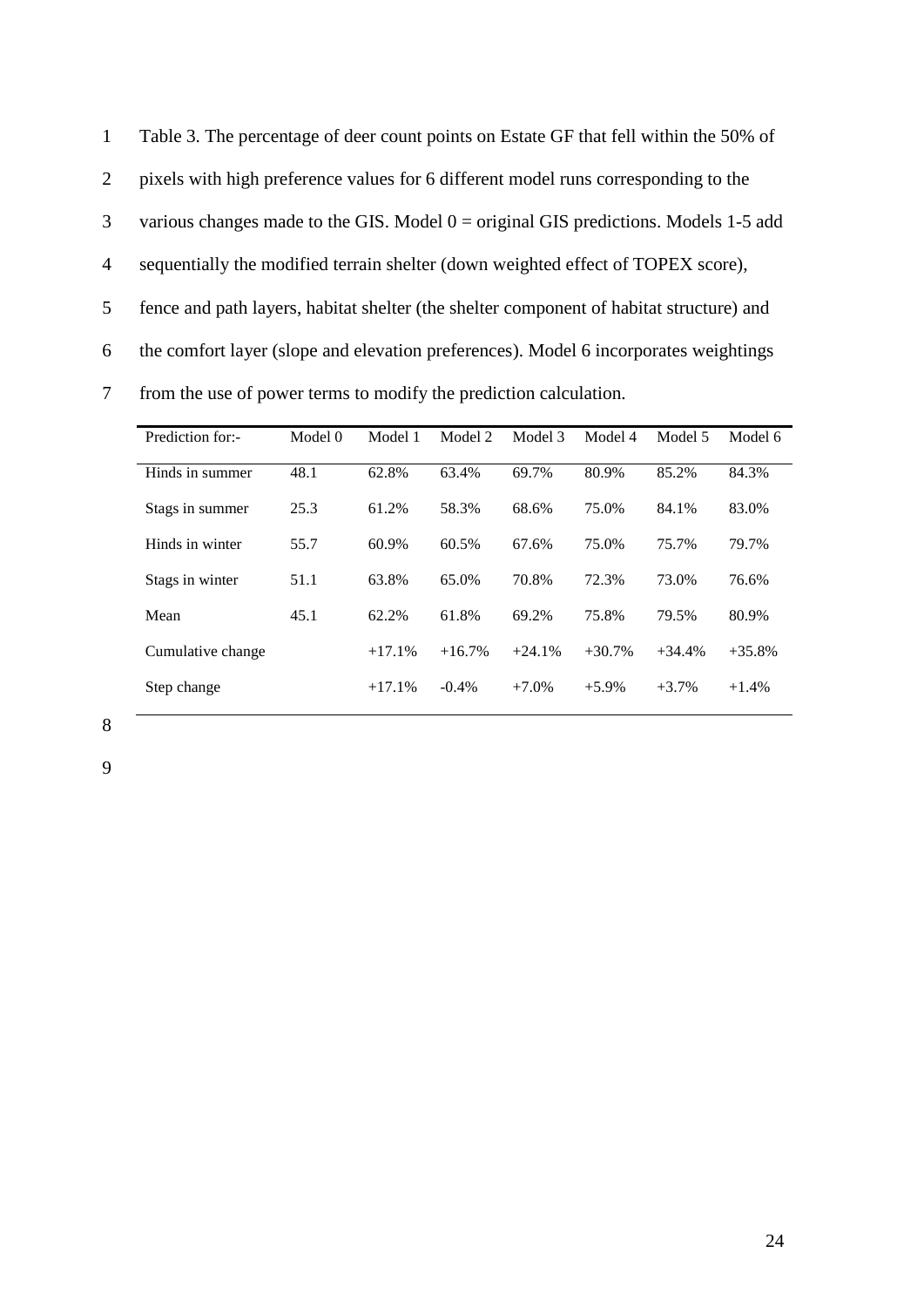### FIGURES

# Figure 1



Slope characteristics of manager and random polygons

Altitude characteristics of manager and random polygons



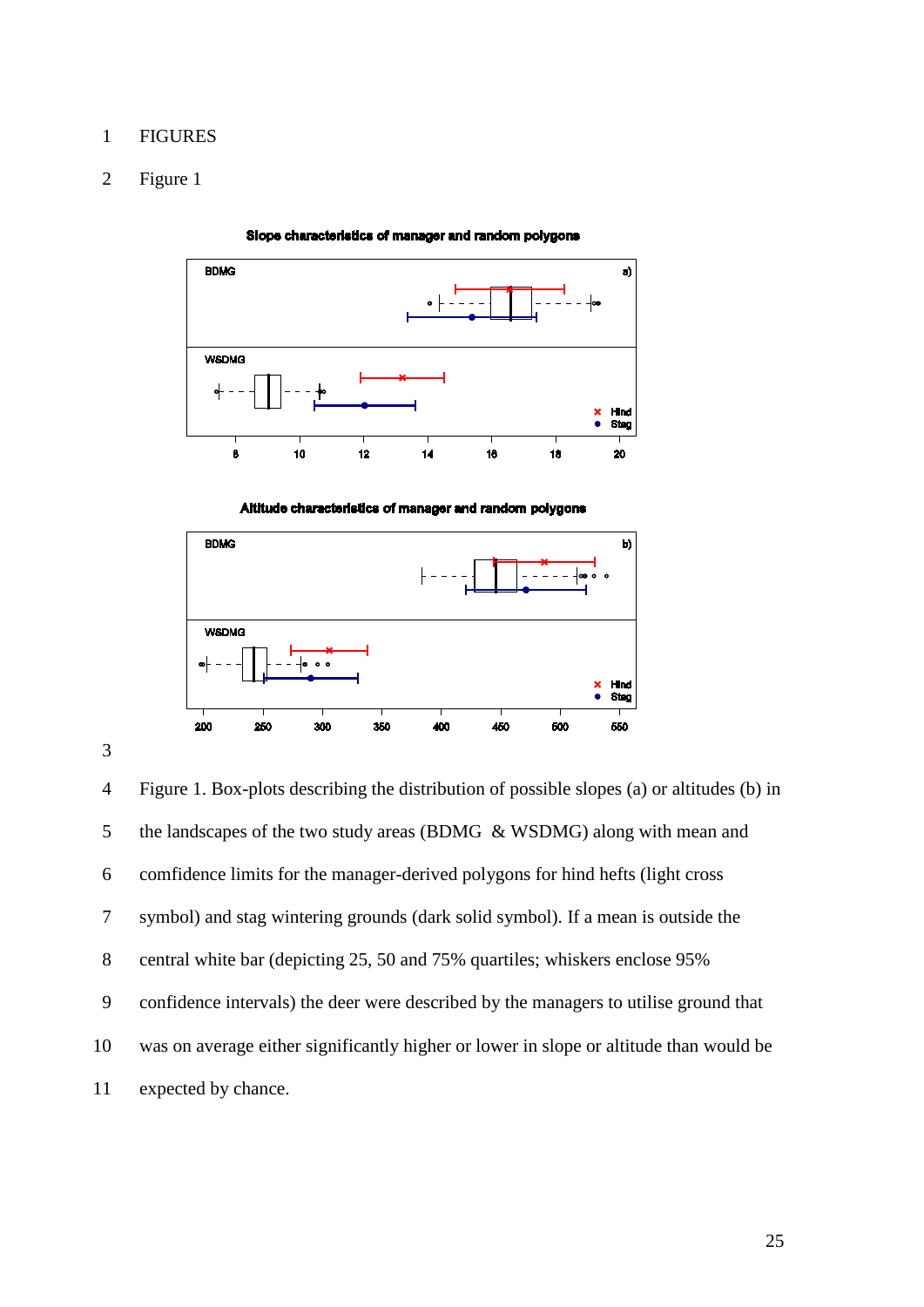





 Figure 2 Box-plots of the background distribution of the TOPEX scores in each aspect found in the BDMG and WSDMG areas. These are overlaid with the mean TOPEX scores (plus confidence intervals) for the manager-derived polygons for hind hefts (light cross symbol) and stag wintering grounds (dark solid symbol); a) represents the values for BDMG and b) WSDMG. Separate mean TOPEX scores are calculated for each of the 8 cardinal points of the compass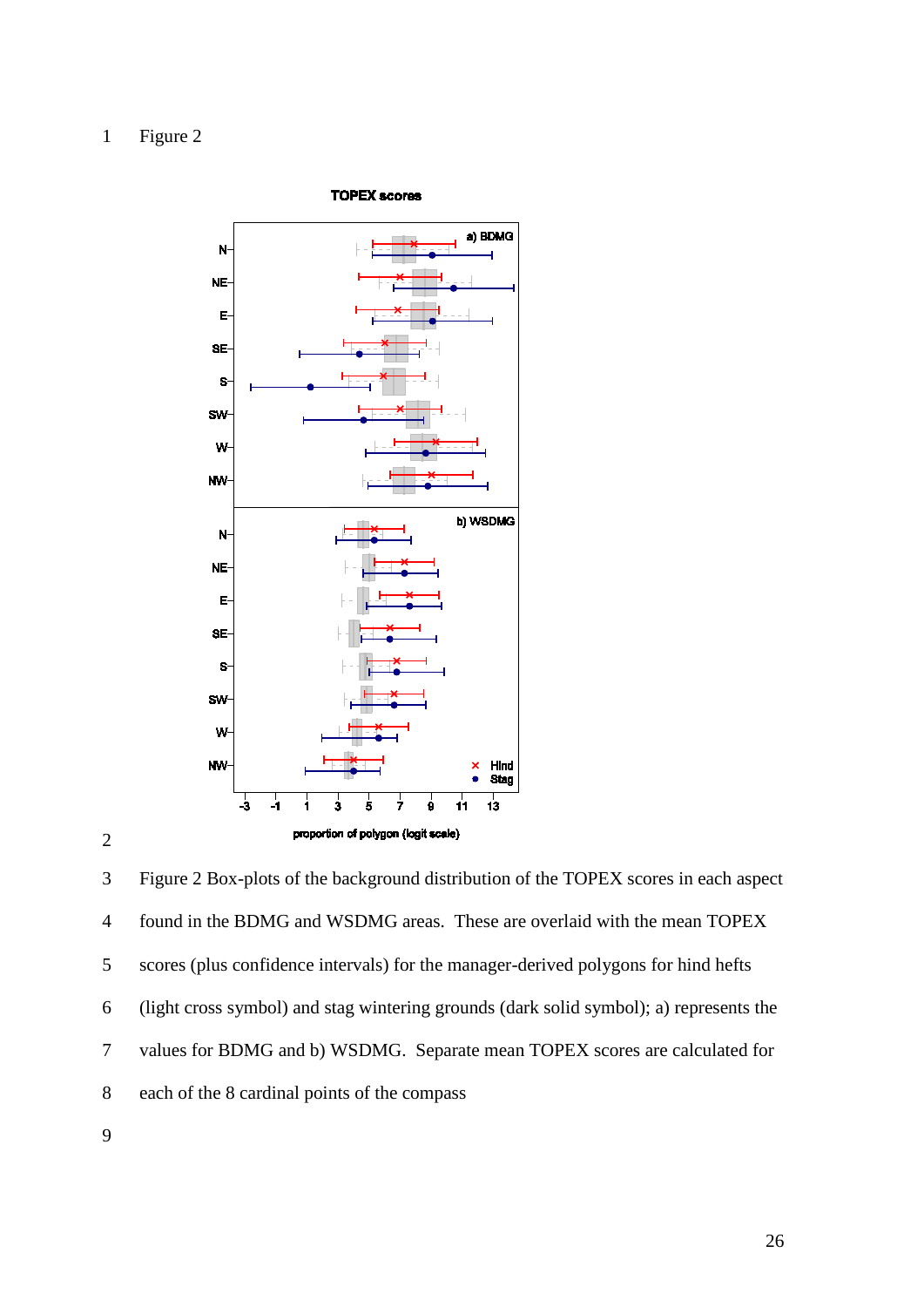

#### **Habitat characteristics**

 Figure 3 Box-plots of the background distribution of the proportion of each vegetation type found in the BDMG and WSDMG areas. These are overlaid with the mean proportion of each vegetation type (plus confidence intervals) for the manager-derived polygons for hind hefts (light cross symbol) and stag wintering grounds (dark solid symbol); a) represents the values for BDMG and b) WSDMG.

- 
-